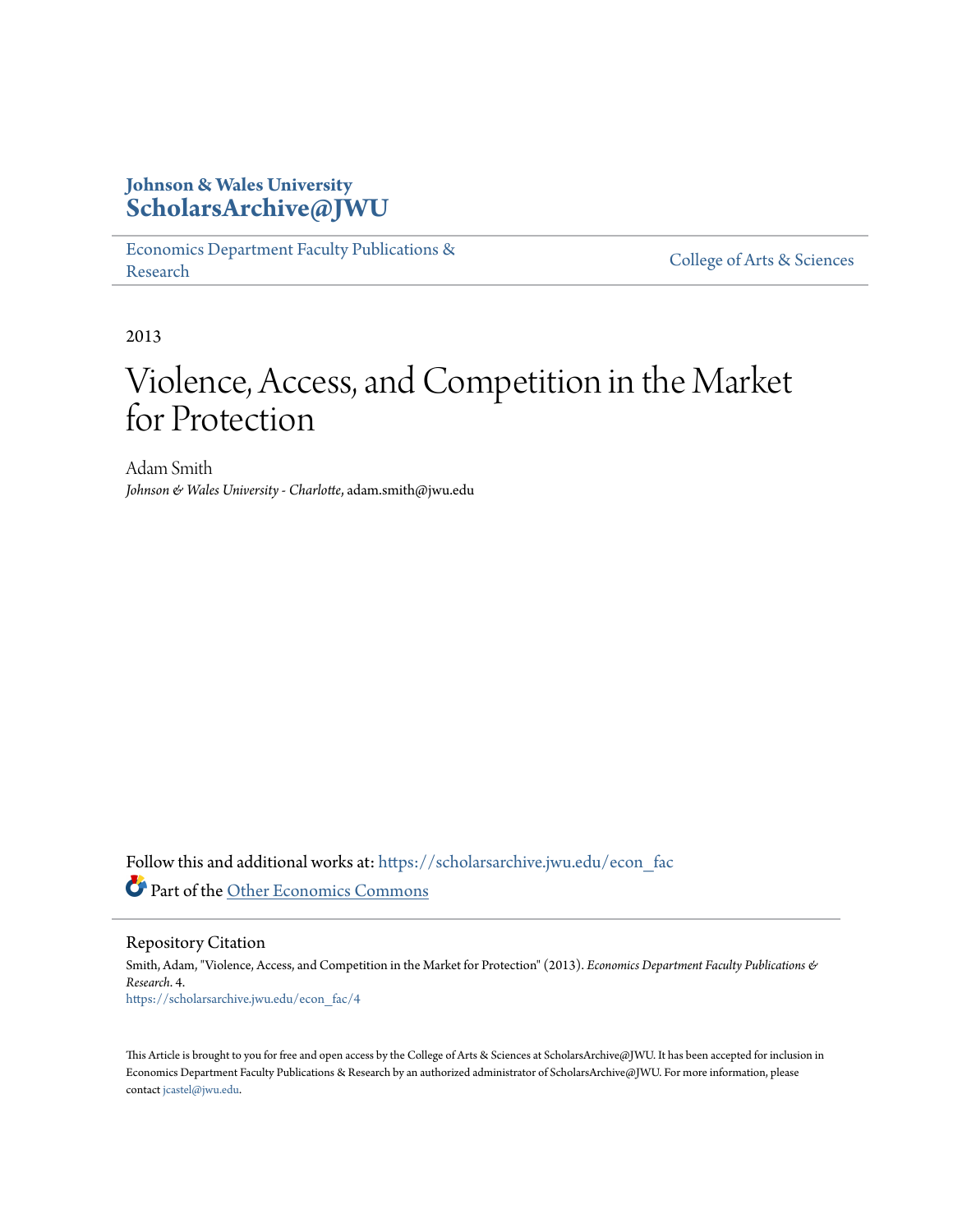# *Violence, Access, and Competition in the Market for Protection*‡

Douglas B. Rogers deceased

Adam C. Smith School of Arts and Sciences Johnson and Wales University *Adam.Smith@jwu.edu* Phone: 980-598-3221

Bart J. Wilson Economic Science Institute Chapman University *bartwilson@gmail.com* Phone: 714-628-7306

*Abstract*: We conduct a laboratory experiment to examine the performance of a market for protection. As the central feature of our treatment comparisons, we vary the access that "peasants" have to violence-empowered "elites". The focus of the experiment is to observe how elites price and operate their protective services to peasants, and to observe the degree to which elites engage in wealth-destroying violence in competition amongst each other for wealthgenerating peasants. We find that greater access to peasants strikingly increases violence among the elites, but with limited access the elites markedly extract more tribute from the peasants. Our findings are particularly relevant to the discussion of violence in developing countries.

*Key Words*: violence, political economy, experimental economics

*JEL Classifications*: D70, D74, P48, C92

 $\overline{a}$ 

<sup>‡</sup> Smith and Wilson dedicate this paper to the memory of Doug Rogers whose life was tragically cut short while conducting this research. We gratefully acknowledge the financial support of Chapman University in conducting the economic experiment. We also thank Jennifer Cunningham for recruiting the subjects, and Jeffrey Kirchner for skillfully programming the software. The data and source code in VB.net are available upon request and upon acceptance for publication.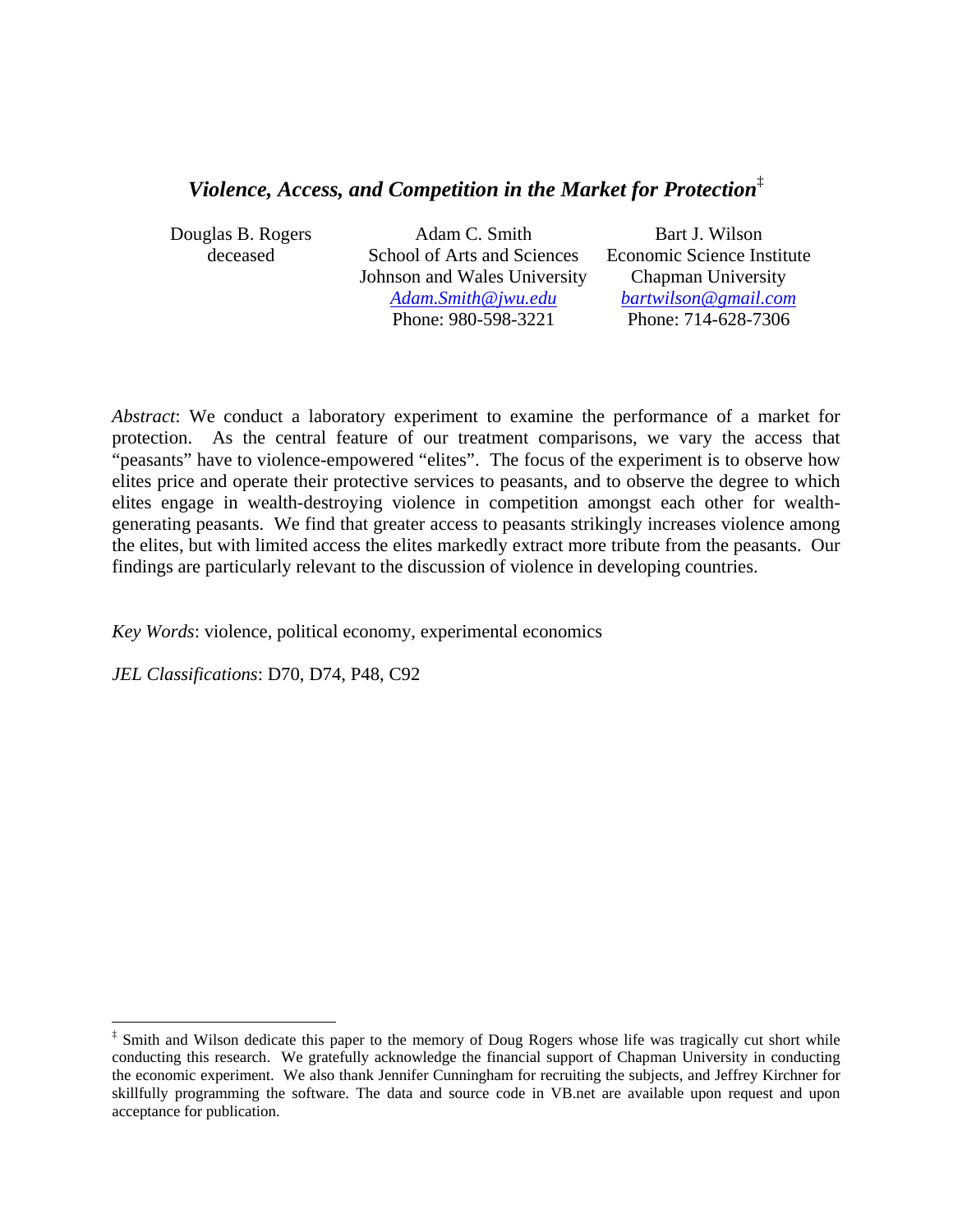#### **I. The Provision of Protection**

 In the event of conflict, people will protect themselves through whatever means are available, be it through personal effort, through contract with others, or through public administration. Typically, scholars divide these institutional mechanisms into two categories, private and public, with opinions differing on how effective either mechanism will be. Becker and Stigler (1974), for example, argue that bringing more law enforcement into the realm of the market instead of the public domain would provide enforcers with better incentives to accommodate their respective clients. Cowen (1992), on the other hand, argues that such enforcement would be susceptible to collusion in avoiding the consequences of conflict with other private enforcers and therefore inevitably devolve into monopolistic provision.

 While this dichotomy is useful in treating the question of how effective the state is in providing protection relative to some conceptual private counterpart, the lack of consensus on such an important question exposes the limitations of this framework.<sup>1</sup> Moving beyond this simple dichotomy, North, Wallis, and Weingast (2009), henceforth NWW, present a theoretical framework based upon the development of historical conflict-reducing institutions, in which access to force-empowered persons, not competition (or the lack thereof), is the primary institutional incentive in determining how protection is provided. Their model attempts to explain how societies develop economically by managing the problem of violence through conflict with others.

 At the nexus of this violence is a set of individuals with superior force they designate as "elites". Elites at first can scarcely afford to include any outside persons into their organizations. Thus, the environment is very tribal, conflict-ridden, and with low economic production. Recognition of this cost of conflict, though, encourages the development of richer networks of relationships between competing elites. These organizations consequently become more inclusive thereby creating lucrative economic rents for the elites. These rents are initially at the expense of the larger "peasant" population. However, as the organization of elites becomes even more inclusive by incorporating peasants as well, these rents are largely dissipated and the state in its modern incarnation is formed.

The contribution of NWW, which we use as the basis of our own project, is to show how the provision of protection emerges along a continuum of structures, resulting from greater

<sup>&</sup>lt;sup>1</sup> See Powell and Stringham (2009) for an in-depth description of this ongoing debate.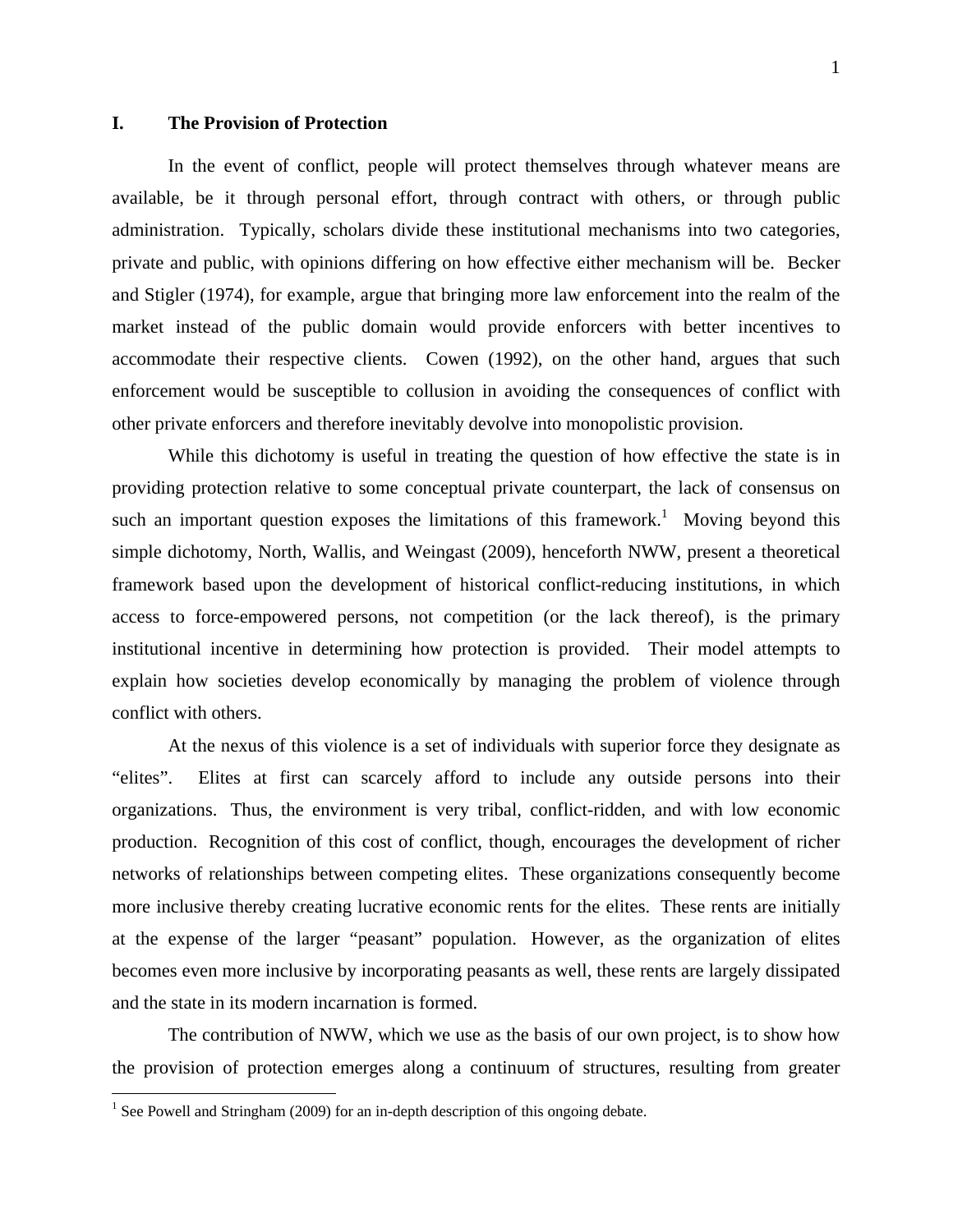access to force-empowered elites. On one extreme of the continuum is a conflict-ridden environment where peasants have to compete for access to the protective services of forceempowered elites. On the other extreme is monopolist provision of protection through the state, which is not imposed but is in fact a result of inclusion of all persons within the network of competing elites.

The important contribution this framework offers is to help scholars move past the entrenched discussion regarding the qualities of idealistic, abstract environments, and instead investigate how protection evolves in practice, as a result of this greater access. Building upon these considerations, we investigate a market for protection with the institutional feature of access as the primary treatment variable of interest. Our efforts focus upon the following question: How does allowing peasants greater access/inclusivity to elites affect the level of expropriation and violence (efficiency) in an experimental economy?

Using a laboratory experiment, we endow a set of elites with the ability to facilitate peasant production. These elites are capable of expropriating earnings from peasants across a wide range of options and may further engage in conflict with other elites for control of the wealth-generating peasants. Our treatment variable of interest is the capacity of each elite in facilitating peasant production. In one treatment, the capacity of the elites is constrained such that they are not in direct competition with each other in regard to the production of wealth in their sphere of influence. With an excess supply of peasants, the elites are monopolists who can use the threat of violence against the peasants in bargaining over the distribution of the gains from investment. In the contrasting treatment, the capacity of the elites is large enough to create an excess demand for peasants thus pitting the elites against each other in competition for the wealth-generating peasants.

The question we attempt to answer with these two treatments is, does granting greater access lead to wealth-destroying violence amongst the elites vis-à-vis the condition with an excess supply of peasants? Or do the elites collude with each other to (a) avoid violence amongst each other and (b) expropriate more wealth from the peasants upon the threat of violence. The answer to this question is particularly salient to the ongoing discussion of the institutional mechanisms by which protection is provided, which we review below.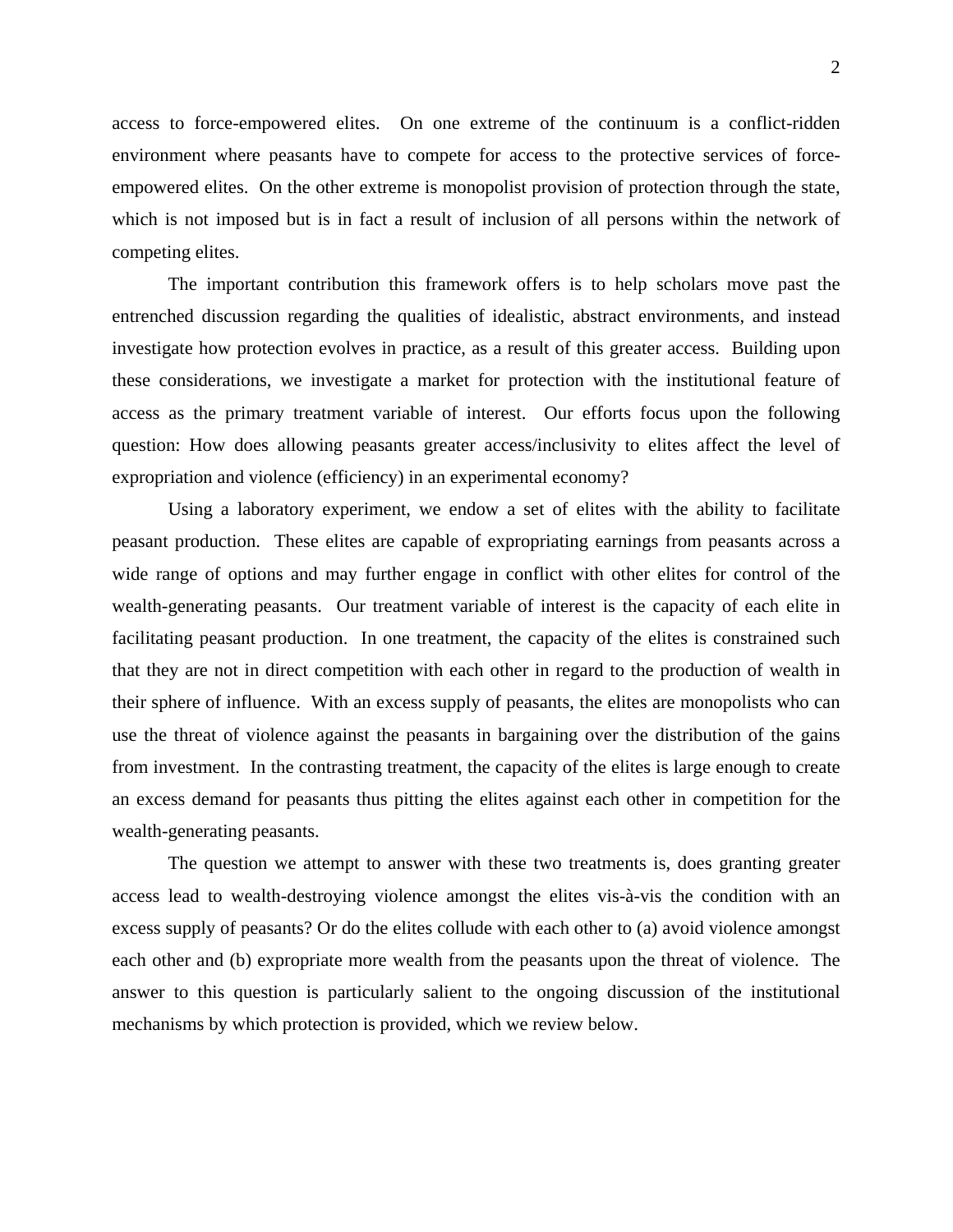# **II. Institutional Mechanisms of Protection**

Before reviewing previous contributions to this important question, it is worth asking if the word "protection" accurately describes the services described above. Would "extortion" not provide a more appropriate connotation for this behavior? As Demsetz argued (1972a, 1972b), the distinction economically between supplying a valued service, such as protection, and extortion is insignificant. Both activities involve identical revenues and costs. Therefore, any labeling of private protection as somehow extortive and not protective imputes a non-substantive normative distinction.<sup>2</sup> Normatively, regarding suppliers of protection as extortive may have effects in the laboratory. Nevertheless, our positive hypotheses provided below are equally sound regardless of whether subjects consider protection a desired good or pure extortion (also see Skarbek 2011 for extensive discussion along with an empirical example of the relationship between protection and extortion).

An extensive literature has developed around what institutional mechanisms are capable of providing protection. One of the earliest examinations of alternative institutions through which protection could be provided is David Friedman's *The Machinery of Freedom* (1973) in which Friedman argues that protection, along with all other goods, can be provided competitively through market processes.

Following Friedman's approach, Becker and Stigler (1974) examine the efficacy of private enforcement of rules. They conclude that private enforcement unleashes competitive forces which may reduce conflict as or more effectively than public enforcement. This was soon contested, however, by subsequent efforts, which found that a private market for protection would be subject to inefficient provision (Landes and Posner 1979) or as Nozick (1974) argues, the inevitable establishment of a monopoly due to increasing returns to scale.

A related debate begins with the assertion by Cowen (1992) that given the effects of network externalities, the market for private protection results in the formation of a cartel that engages in monopolistic pricing (for responses and counter-responses, see, Friedman 1994; Cowen 1994; Cowen and Sutter 1999; Caplan and Stringham 2003; and Cowen and Sutter 2005).

 As noted above, North, Wallis and Weingast (NWW 2009) break away from this debate by confronting the issue at both theoretical and applied levels. At the heart of their project is determining how what they term "natural states" have emerged during the last ten millennia.

<u>.</u>

 $2^2$  Consider that the mafia is commonly referred to as a "protection racket".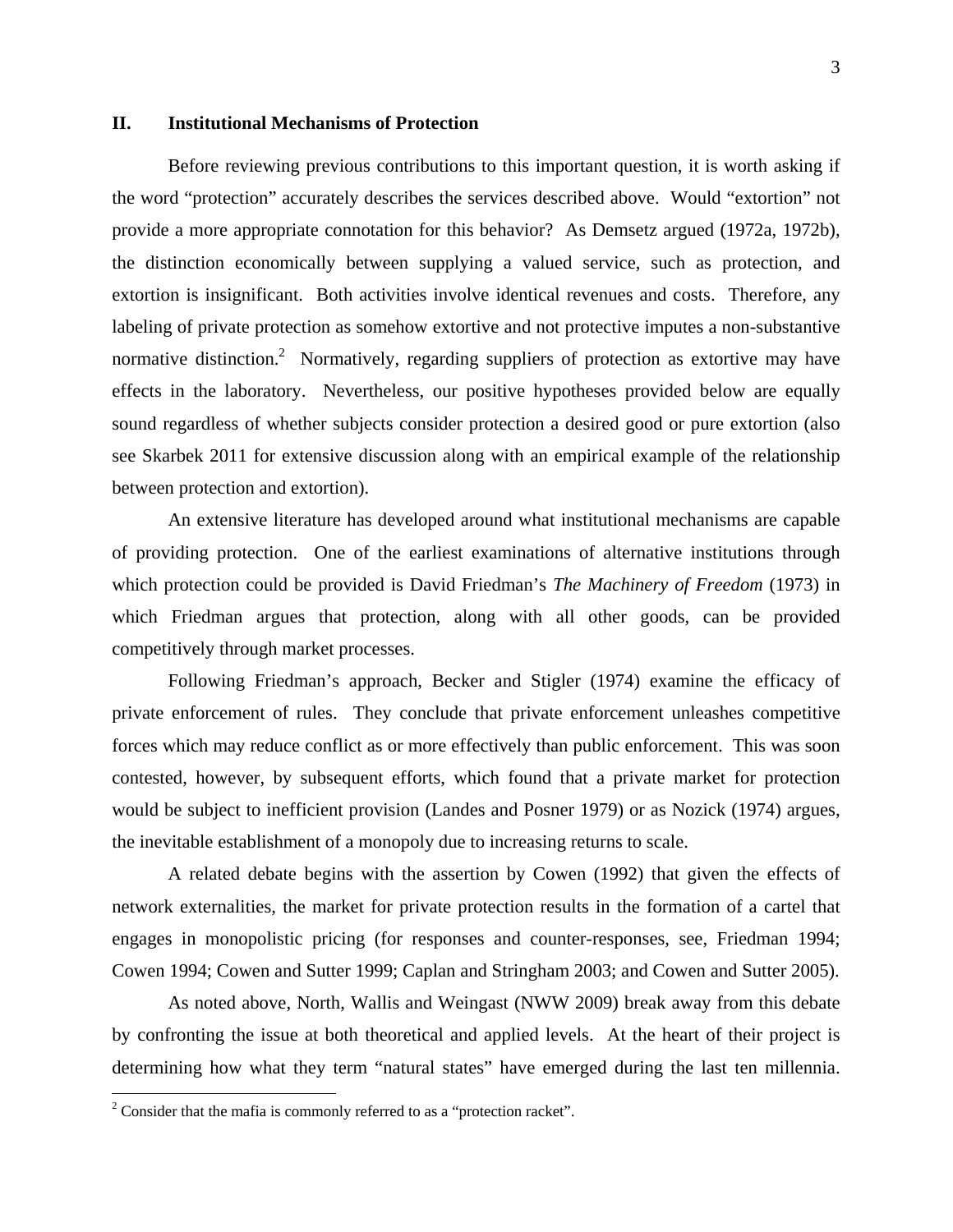These natural states are of interest, even to the modern era, as they constitute the vast majority of governments past and present.

A key element of natural states is that they "limit the ability of individuals to form organizations" (NWW 2009: 2). In such societies, a dominant coalition, composed of competing force-empowered elites, reduces the problem of endemic violence by restricting access to certain activities and services, most notably that of protection (NWW 2009: 18). These natural states are stable, but given that they rely on coalitions of elites capable of using force, exogenous shocks to the system can potentially disturb these coalitions, resulting in violence until a new coalition is established. The susceptibility of the ruling coalition in natural states to exogenous shocks limits the ability of these societies to develop.

NWW go on to argue that it is only once this coalition coalesces into a durable, centralized authority that the problem of violence is minimized, allowing individuals open access to form organizations. These "open access orders," of which the authors estimate that only 25 countries currently qualify (NWW 2009: xii), are less susceptible to exogenous shocks as a legitimate monopoly on force is capable of acting as a third party enforcer. NWW argue that this stability, along with the ability for individuals to openly compete for economic and political power, provides the key to the development witnessed in these countries in the last hundred and fifty years.

While the debate initiated by Friedman focuses upon the competitive forces (or lack thereof) in the provision of protection, NWW instead place the locus of institutional mechanisms within the development of coalitions of force-empowered elites. This coalition can be competitive yet conflict-ridden, as is the case when access is limited, to somewhat competitive though stable, once access is expanded to include other elites, to monopolistic and highly durable, when access includes the entire society, such as is the case with the modern state.

Though NWW shed light on a number of institutional settings at various stages of development, the focus of this paper concerns development within what they label the natural state. Specifically, how does access to surplus-creating elites affect the amount of expropriation from peasants to conquering elite and the overall violence (and hence efficiency) of the economy?<sup>3</sup>

 $\overline{a}$ 

 $3$  Powell and Wilson (2008) and Smith, Skarbek and Wilson (2011) use laboratory methods to examine conflict over resources, but unlike in our experiment their transfers of resources are zero-sum and there is no deadweight loss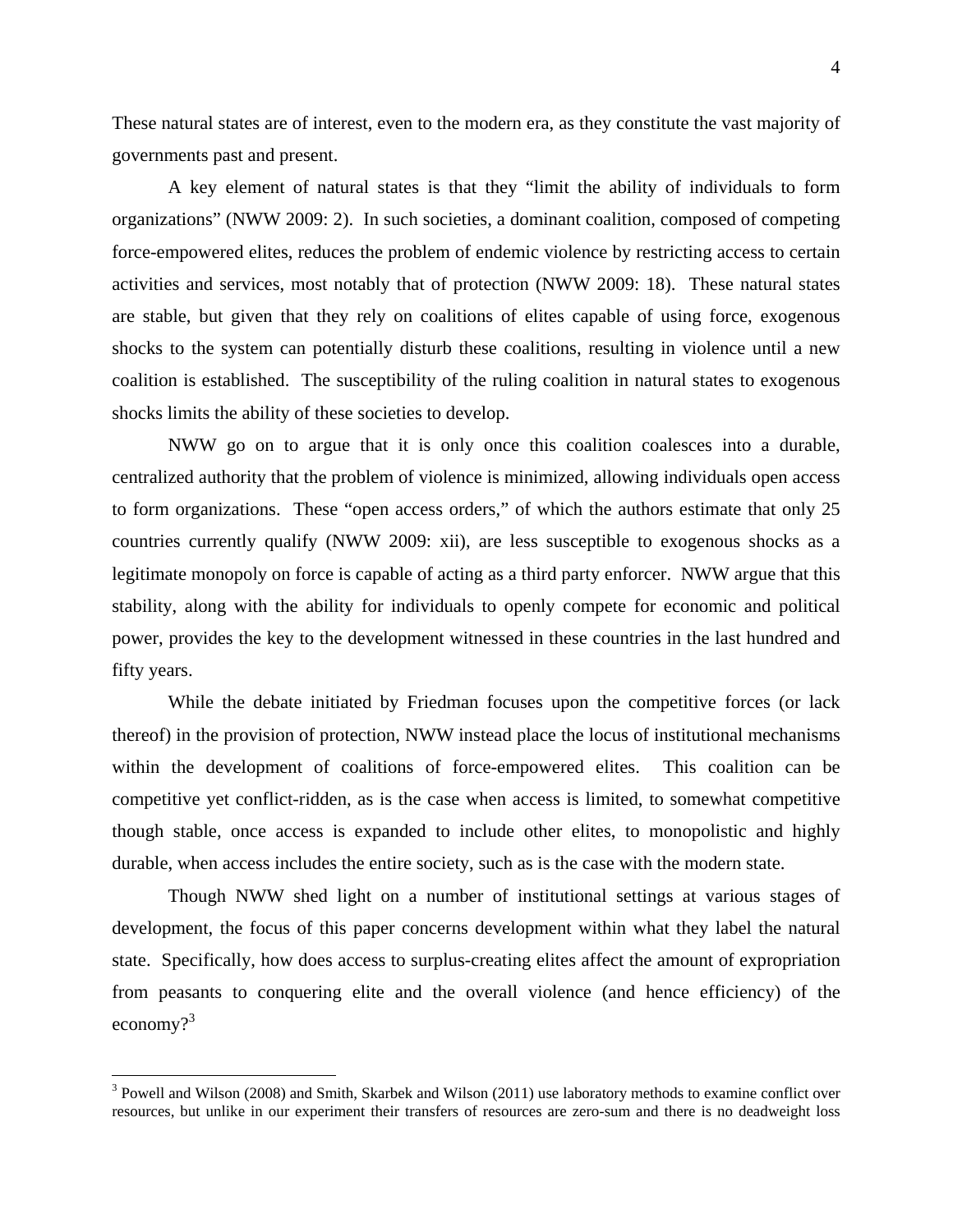With regard to expropriation, as protection becomes more inclusive, the amount of elites' surplus should begin to dissipate given that peasants, who previously were expropriated from, are now part of the coalition itself. Expropriation continues to decrease up until the state assumes full control of the protective apparatus.

The analytical narrative behind efficiency is more complicated. At first, efficiency is very low as investing in economic production is not possible in such a tumultuous environment. Once the environment stabilizes, though, then new productive possibilities arise and efficiency increases. However, NWW argue that having competing elites will create episodes of conflict. Bates, Greif, and Singh (2002) provide a similar argument as they see widespread decentralized enforcement as giving way to "constant displays of military ability or skirmishes" (p. 610). Hence, the mere possibility for violence between competing elites, even those within a cooperative coalition, can generate wealth-destroying conflict. This will only subside once the state assumes control of the protective apparatus.

In summary, the position of NWW is that expropriation is minimal and efficiency is maximal only once the control of violence resides within a central authority. Competitive provision of protection may be effective in stabilizing economic conditions but will still be susceptible to occasional bouts of conflict. This is still an improvement over the initial stages of development when access to the elites is limited, causing pervasive conflict.

#### **III. Experimental Design**

Our aim is to create an experiment that examines different institutional mechanisms of protective services. To accomplish this, we establish an environment where a minority of participants has superior abilities in force that the majority does not enjoy. We further narrow this superiority to the dual functions of protection and expropriation.

In our primary treatment, twelve participants interact using an online interface. We designate four of these as "elites" and the remaining eight as "peasants".<sup>4</sup> Each experimental session lasted approximately 55 minutes comprised of two phases, plus private payment of

associated with the conflict in acquiring the resources. Wilson, Jaworski, Schurter, and Smyth (2013) incorporate a deadweight loss over ownership disputes when catching a freely roaming resource, but the agonists are unable to engage in wealth-destroying violence against each another.

<sup>&</sup>lt;sup>4</sup> We use these labels for the purposes of presenting our design. We did not label subjects within the experiment as "elites" or "peasants" but instead as "castles" and "people", respectively. See our instructions in the appendix for further details.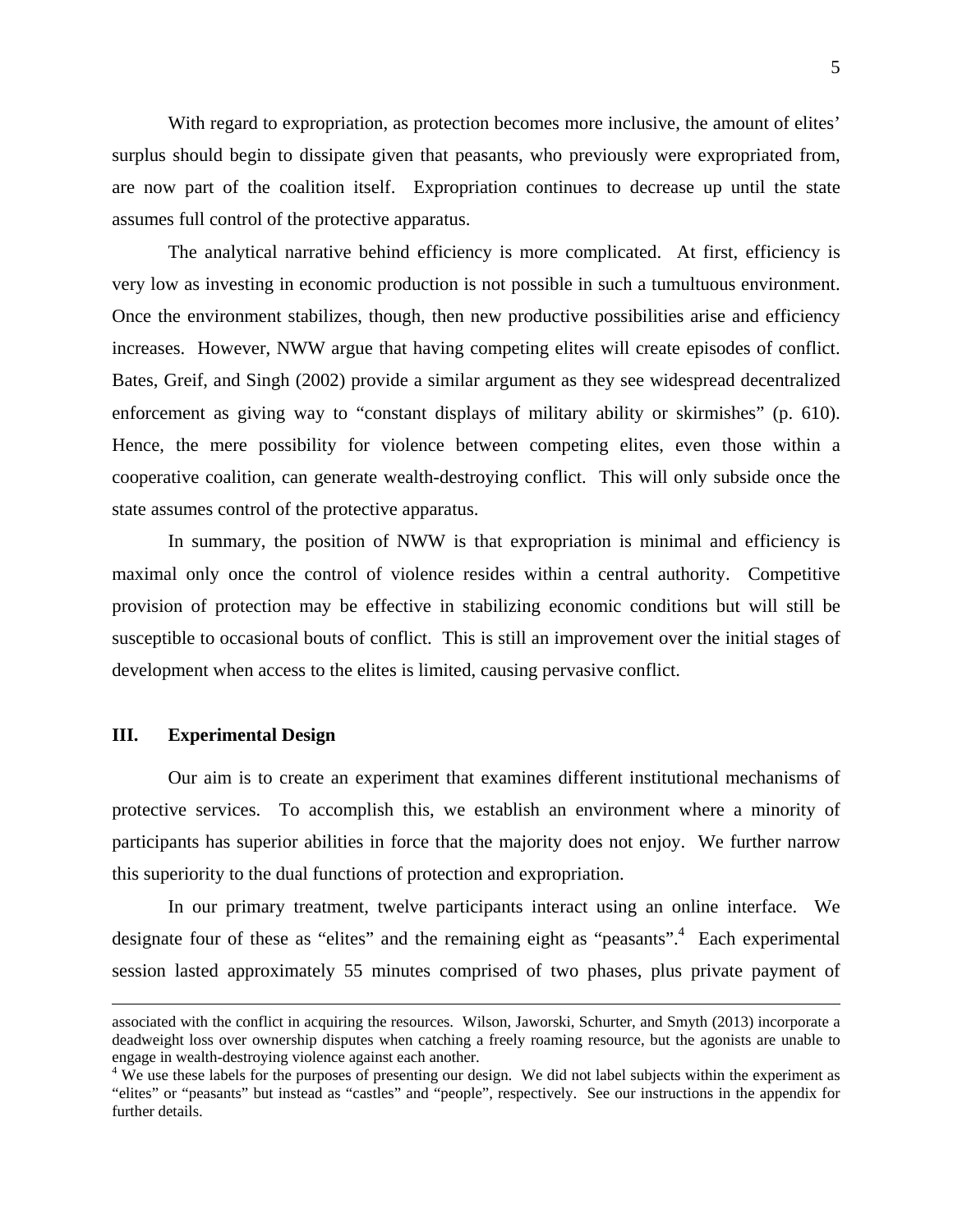earnings. In the first phase lasting 10-20 minutes, the subjects read the self-paced instructions and participated in a double elimination tournament, the four top performers of which were assigned the role of an elite. Then in the second phase the subjects read the self-paced instructions for the task of interest, lasting anywhere from 5-10 minutes, followed by participating in a 33-minute continuous term of decision-making. Finally, the participants were privately paid their earnings. Though the participants were recruited for 90 minutes, we did not notify them *ex ante* of the decision-making length of the session to mitigate end-game effects.

#### *A. Phase I*

The participants read the following instructions after being seated that their visuallyisolated carrel:

In this experiment there are two types of subjects. Four subjects will be *castles* and eight subjects will be *people*. The types will be determined by your performance in a double elimination tournament. The four winning subjects will be assigned the role of a *castle*, which is a definite advantage in this experiment. The remaining subjects will be assigned the role of *people*.

To become a *castle*, you must win multiple rounds of the Game of 20. The rules of the Game of 20 are simple. One subject will be randomly determined to be first mover. The first mover must then click "1" *or* click "1" and "2" by the numbers below and then click the **Submit** button. Each person in turn increases the number by 1 or 2. The person who clicks "20" wins. The tournament bracket is displayed on the right portion of the screen. Once the tournament is complete, you will receive the instructions for the experiment.

This variant of the game of Nim can be solved by backward induction, such that the person who clicks "2" wins the game as long as he or she doesn't make a subsequent mistake by failing to click in turn "5", "8", "11", "14", "17", and finally "20". Following Hoffmann and Spitzer (1982) and Davis and Wilson (2000), our instructions and this feature of the design are intended to induce the elites to feel entitled to act in their own interest with regard to the peasants having "beaten" the peasants in a game of equal opportunity. Notice that with 12 people, a participant must win a minimum of two consecutive games, or more likely, a total of three games to be assigned the role of an elite. Thus, dumb luck has little to do determining a subject's role in the experiment.

# *B. Phase II*

The session begins with the eight peasants located in a neutral territory in the center of the screen (see Figure 1). While in this neutral territory, peasants are unable to produce or in any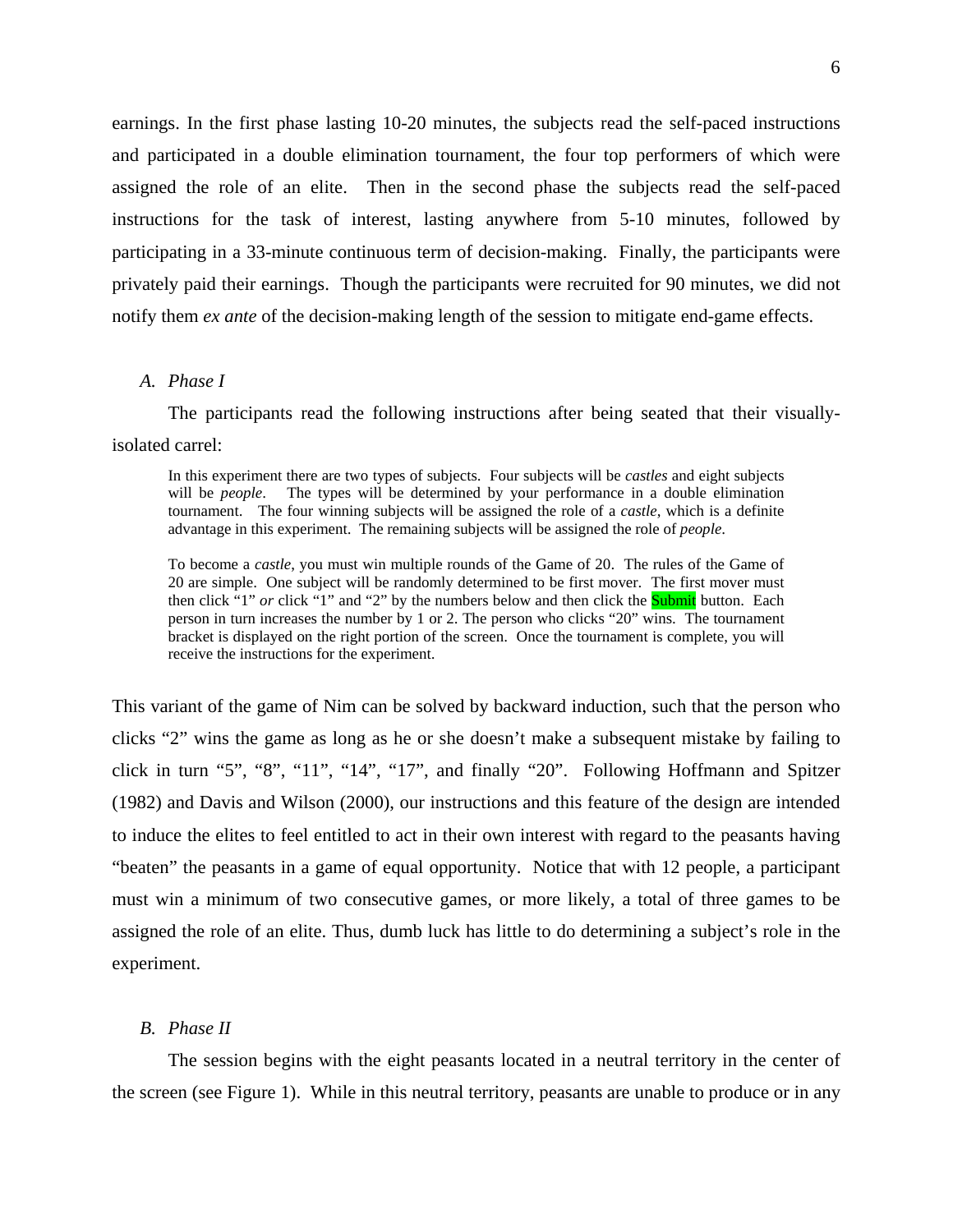way generate earnings. To generate earnings, a peasant must 1) reside within the domain of one of the four elites and 2) have the elite make an up-front investment in him. At any time, an elite can choose whether to check or uncheck a box to invest  $2\varphi$  in the peasant every  $5^{th}$  second, which will allow the peasant to generate  $10¢$  in earnings every  $5<sup>th</sup>$  second. The elite must do this for each peasant located within her domain if she wants the peasant to generate earnings. (The elite's investment is subtracted from the participant's total earnings.) The elite cannot unilaterally produce or in any way generate earnings except through peasant production. Likewise, the peasant can only generate wealth with an investment from an elite.



Figure 1. Screenshot from the Perspective of Castle A

An elite has the option of "capturing" or "freeing" any peasant within her domain by

clicking an icon,

or

, respectively. Elites can also forcibly capture any unclaimed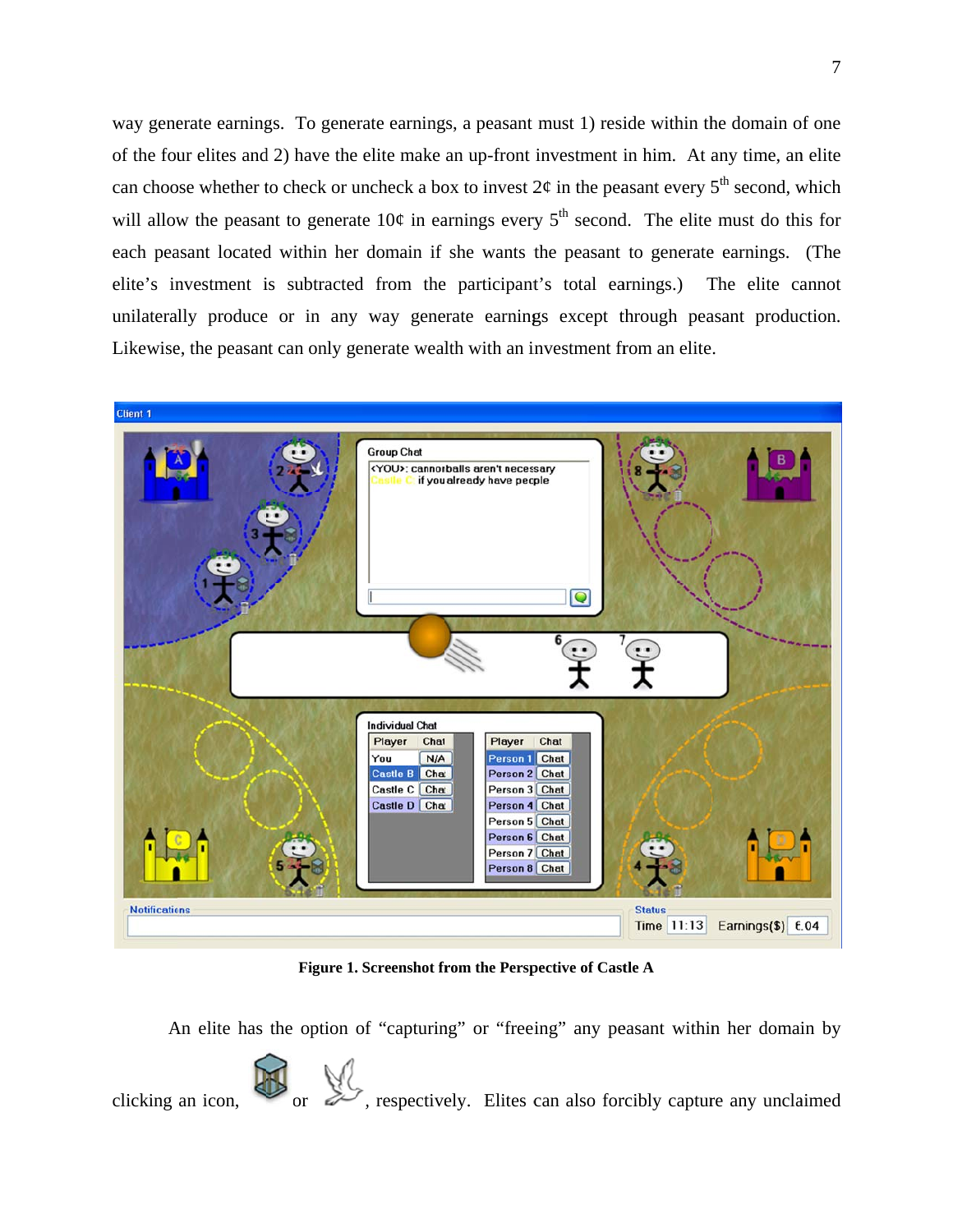peasant by right-clicking on an unclaimed peasant in the middle of the screen and selecting the "capture" icon. A captured peasant involuntarily transfers a portion of generated earnings to his elite. To involuntarily transfer earnings, the elite decides the rate of transfer (Figure 2), representing a 21 discrete choices between zero and full expropriation of earnings, inclusive. However, the more that the elite attempts to expropriate from the peasant, the more is lost in waste due to conflict. Thus, expropriation through means of this involuntary transfer is subject to a deadweight loss. An elite can also kick out a peasant by clicking on the boot icon in Figure 2.



**Figure 2. Elite Expropriation Interface** 

We impose this deadweight loss to involuntary transfers between elites and peasants to reflect the fact that transfers made through involuntary plunder are more likely to result in destruction of the transferred resource than those made through voluntary exchange.<sup>5</sup> The stacked area graph in Figure 3 below depicts the relationship between the (attempted) expropriation rate on the *x*axis and the amount accrued to each party on the *y-axis*. The elite maximizes her respective earnings under involuntary transfer by selecting an expropriation attempt of 50%, in which case the elite receives  $4\phi$  out of the  $10\phi$  generated by the peasant, the peasant receives  $0.9\phi$ , and  $5.1\phi$ are lost to the luminiferous ether. The elite is capable of choosing a unique transfer rate for each of the peasants within her domain.

An elite also has the option to "free" any captured peasant in her domain. This feature of the design is particularly important in devising Pareto-improving voluntary transfers from previously captured peasants to their respective elites. Once freed, a peasant is able to (1) voluntarily send any amount of the  $10¢$  (in one cent increments, see Figure 4) to the elite or to (2) move to the unclaimed domain or to another elite's domain.

 $\overline{a}$ 

 $\overline{a}$ 

 $\overline{a}$ 

<sup>&</sup>lt;sup>5</sup> See Grossman and Kim (1995) for a theoretical treatment of this parameter. They label this parameter a "destructiveness parameter. For other examples, see Anderton (2003) and Garfinkel and Skaperdas (2000, 2007).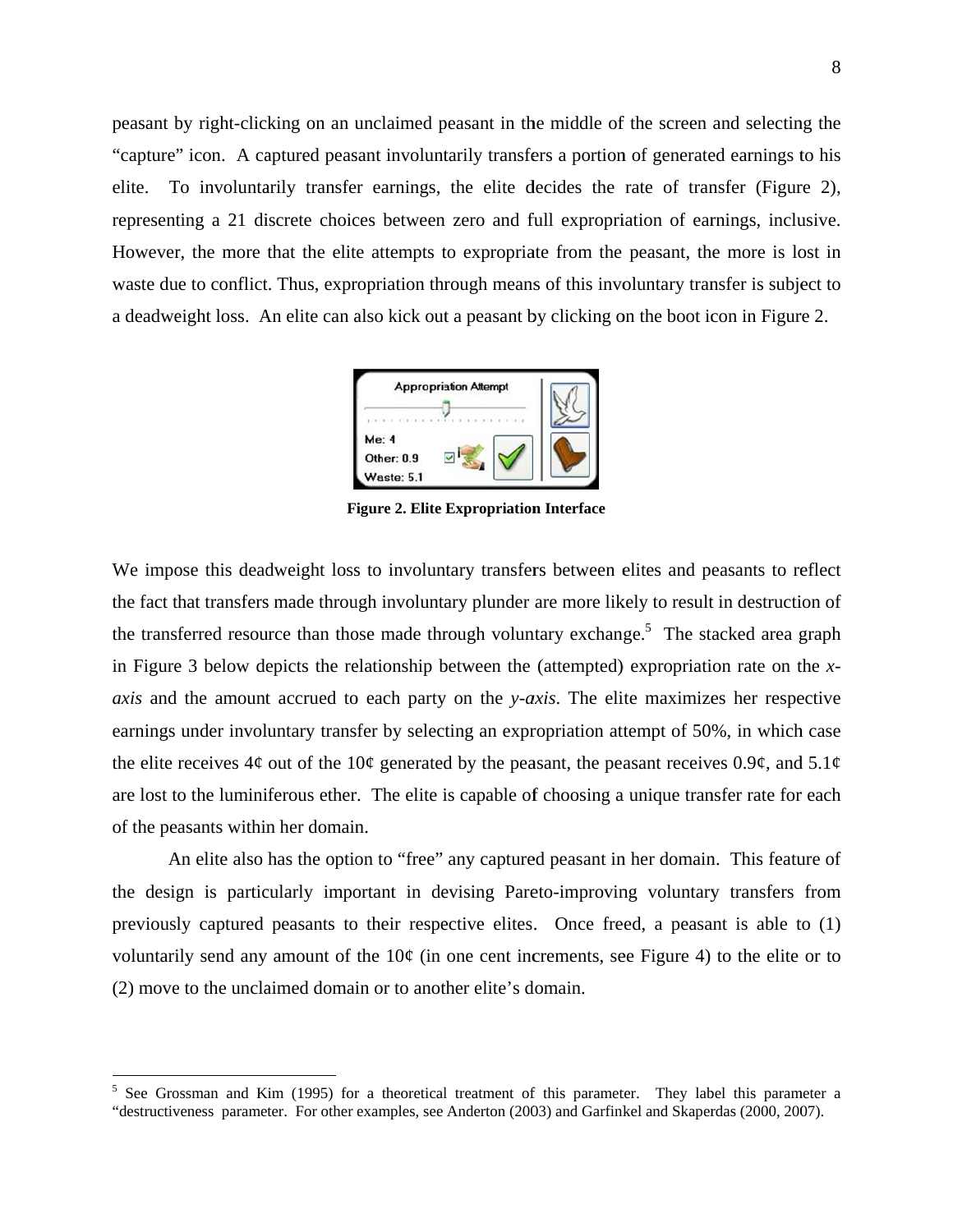

**Figure 3. Distribution of Earnings with Involuntary Expropriation** 



**Figure 4. Free Peasant Decision Interface** 

Finally, we incorporate the ability of an elite to war against another elite in order to free peasants currently held by that other elite. After right-clicking on another elite, an elite can click

on the ca annon icon Castle A). Each cannonball costs  $24¢$  and an elite must have accrued at least  $24¢$  in total earnings to be able to fire upon another elite. Once attacked, an elite loses all of their currently held peasants (captured or freed), which are sent to the unclaimed area in the center of the screen. To partially protect against an attack, an elite can also shield herself at a cost of  $2\phi$  every 5 seconds. Thus, the cost of using one cannonball per minute is equal to the cost of shielding one's domain per minute. When a shielded elite is attacked, each peasant in his domain is freed with an independent probability of  $\frac{1}{2}$ . The domains of a shielded elite are transparently cloaked in the color of the elite's castle (see upper left corner of Figure 1). to fire a cannonball at that elite (in Figure 1 Castle D has fired upon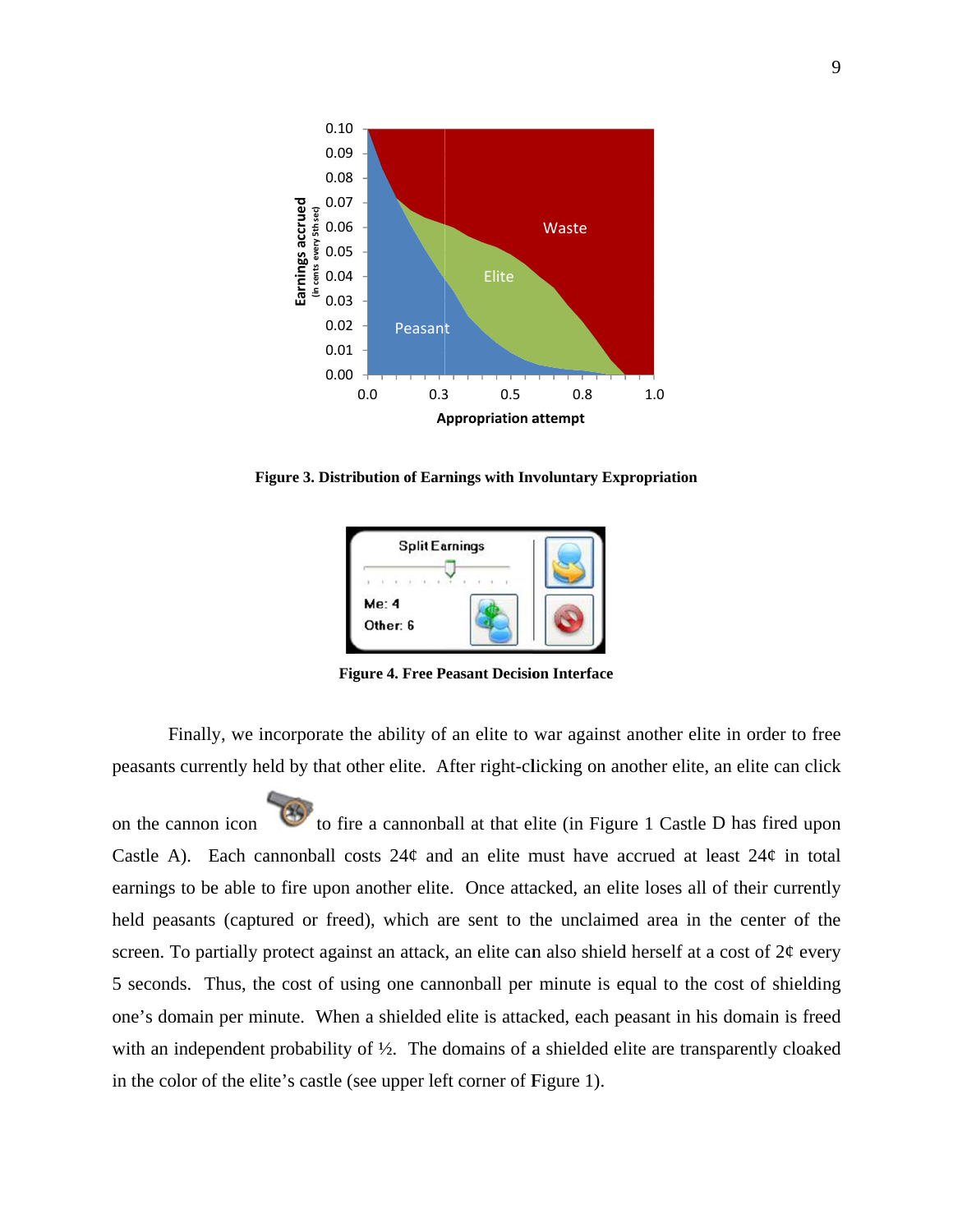We assume conflict between elites to be costly with no net pecuniary advantage. As we specify in our motivation above, the focus of our paper is the economic performance among competing elites. We are therefore assuming the issue of potential gains arising through intergroup conflict to be already resolved due to the relatively high strengths of the elites. Consequently, an attacking elite has no guarantee of success in procuring newly unclaimed peasants nor does the attacked elite automatically lose captured peasants, at least when shielded. By imposing this constraint, we narrow the rationale for inter-group conflict to enforcing agreements among elites through punishment of "outlaw" elites and to acquiring wealthgenerating peasants for one's self.

What constitutes an outlaw elite is, of course, to be defined by the participants themselves. However, note that this punishment of wayward elites yields public benefits, as all other elites besides the attacked elite gain at the very least newly freed peasants. Furthermore, this mechanism can be used in a more sophisticated manner to, for example, enforce certain minimum thresholds of tribute or even specific distributions of captured peasants between the four elites. Thus, the social gain of punishing "outlaw" elites is greater than the private gain. This feature draws upon Cowen's argument that elites who are able to overcome the public goods dilemma of punishing other elites should be able to use the same mechanism in enforcing cartel prices.

 Finally, we incorporate two methods of communication into the online interface. The first method is a public chat room, in which all participants may enter and read text messages. A second method allows each subject to bilaterally and privately chat with any other subject of their choosing. We incorporate this means of using private chat rooms to allow elites to engage in greater collusive opportunities. Without private communication channels, elites would be less able to discover and agree upon optimal pricing strategies in how tributes are determined. Yet because ultimately communication is non-binding, this should not interfere (in theory) with the rationale for competitive outcomes.

#### *C. Treatment Conditions*

We utilize two treatment comparisons to explore how non-competitive pricing emerges within our environment. These treatments center around the role of "access" to the earningsgenerating capacity of the elite. NWW employ access as a central feature of their theoretical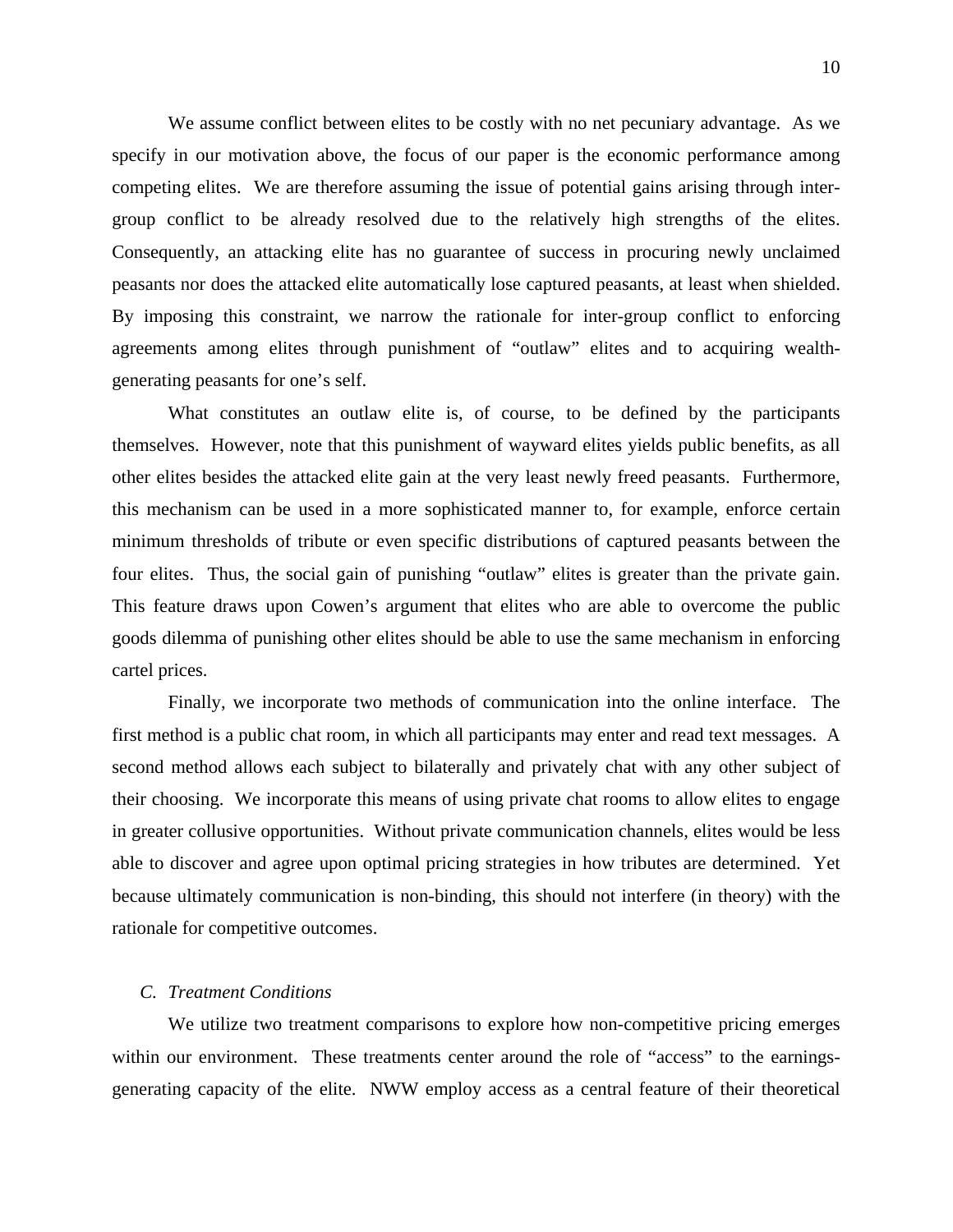framework, as elites are able to gain rents by limiting access to wealth-generating opportunities. As this access is expanded, more wealth is generated by the greater productive capacity of the society as a whole, but the degree of expropriation is simultaneously hampered by the competition engendered by this greater access.

Translating this narrative into our environment, elites should be more capable of expropriation under limited access. Limited access is in a sense equivalent to the monopoly provision of protection, explored in our remarks in Section II above. By limiting access, peasants are forced to compete with one another to gain earnings generated by the elite's investment. When access is expanded, peasants have multiple elites to choose from. Hence, competition among elites emerges and expropriation is reduced.

We investigate this notion of access using the following two treatments. In our primary treatment, *3Slots*, each elite may have up to three peasants at once. This means not only that all eight peasants may reside within the domains of the four elites at once, but that there is excess capacity of four slots allowing peasants to rotate (provided they are free or have been freed by the attack of another elite). We expect that peasants will try to use this to their advantage by being mobile when able, while elites may find it necessary to utilize inter-elite conflict as a means to retain and procure peasants.

In the contrasting treatment, *1Slot*, each elite has the capacity to invest in at most one peasant. Thus, with an excess supply of four peasants at most half of the peasants are producing at any time. (Note the intentional symmetry with the excess supply in the *3Slots* treatment.) Consequently, competition among peasants is expected to be particularly fierce, with the concomitant greater expropriation levels discussed by NWW. These two treatments differ only in the number of peasants who may simultaneously gain access to the elite. All other institutional and environmental features, including the instructions, are consistent across the two treatments.<sup>6</sup>

 $\overline{a}$ 

 $6$  In a single, unreported pilot session intended to flush out any software glitches (there were none), each elite had only two units of capacity, the intermediate case between our two treatment conditions in which the capacity of the elites is exactly equal to the number of peasants.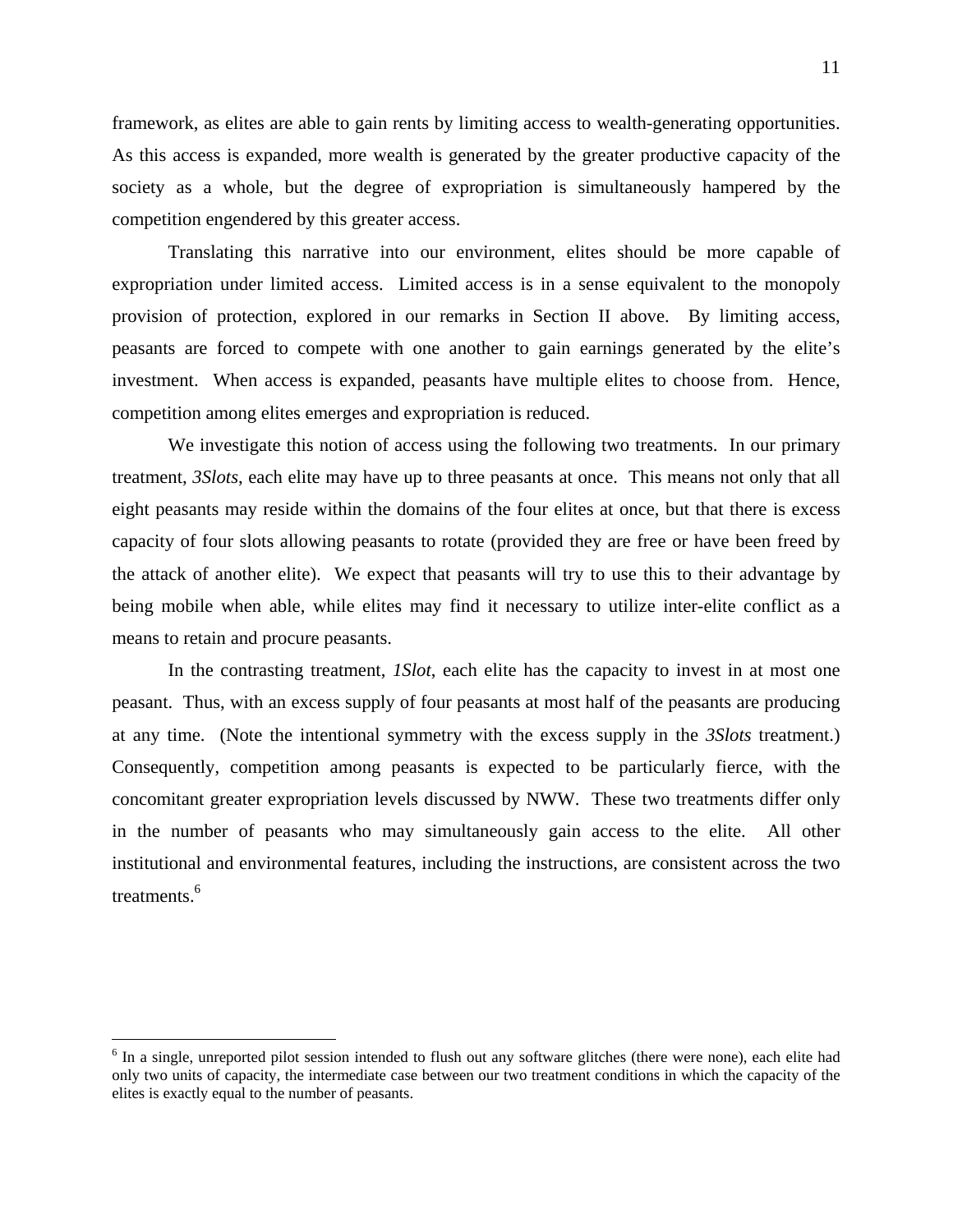#### *D. Theoretical Benchmarks*

1

Through our design, we are able to derive certain benchmark levels of provision, which we use to gauge the level of surplus-seeking on the part of the elites. We derive these benchmark comparisons as follows. First, assume that elites engage in the earning-maximizing amount of transfer. Under involuntary transfer, elites maximize their earnings by choosing an expropriation rate of 50%. By transferring half of the peasant's generated earnings, the elite receives revenue of  $4¢$  every five seconds from each captured peasant. Each peasant correspondingly receives  $0.9¢$  every five seconds.

 Suppose now that the peasant wishes to negotiate with the elite by offering a greater amount of future generated earnings through voluntary transfer. He can do so by offering anything from 5-10 $\ell$  (from this point on we will suppress the timing of every five seconds), for any transfer above  $4\phi$  is an improvement over the elite's unilateral expropriation from the peasant. However, if peasants are maximizing their own earnings, subject to the constraint of potential plunder, then they will transfer no more than  $9¢$ , in which case the peasant earns  $1¢$  as opposed to the  $0.9¢$  when being optimally plundered. If the elites compete for peasants in the *3Slots* treatment, the predicted voluntary transfer from peasant is the smallest amount above the  $4¢$  that an elite can unilaterally plunder from a peasant. If the elites do not compete for peasants in the *1Slot* treatment, then the peasants accept  $1¢$ , which is the minimum amount greater than 0.9 $\varphi$  when being optimally plundered, and the monopoly price to an elite is 9 $\varphi$ . What if elites collude in the *3Slot* treatment to expropriate greater than competitive returns? Then, the elites will be willing to extract anything greater than or equal to  $4\phi$ , their opportunity cost of plunder under involuntary transfer.

 The maximum amount of money that a 12-person economy total in the *3Slots* treatment could earn in is \$253.44 (= 1980 seconds / 5 x 8¢ x 8 peasants) and in the *1Slot* treatment \$126.72 (= 1980 seconds / 5 x 8¢ x 4 slots).<sup>7</sup> The average subject then has the potential to earn \$21.12 in the *3Slots* treatment and \$10.56 in the *1Slot* treatment.

<sup>&</sup>lt;sup>7</sup> Recall that the subjects earn every 5<sup>th</sup> second and an elite's investment of 2¢ generates 10¢ in wealth by the peasant. Thus, if the an elite receives revenue of  $4¢$  every five seconds, her profit is  $2¢$  every five seconds.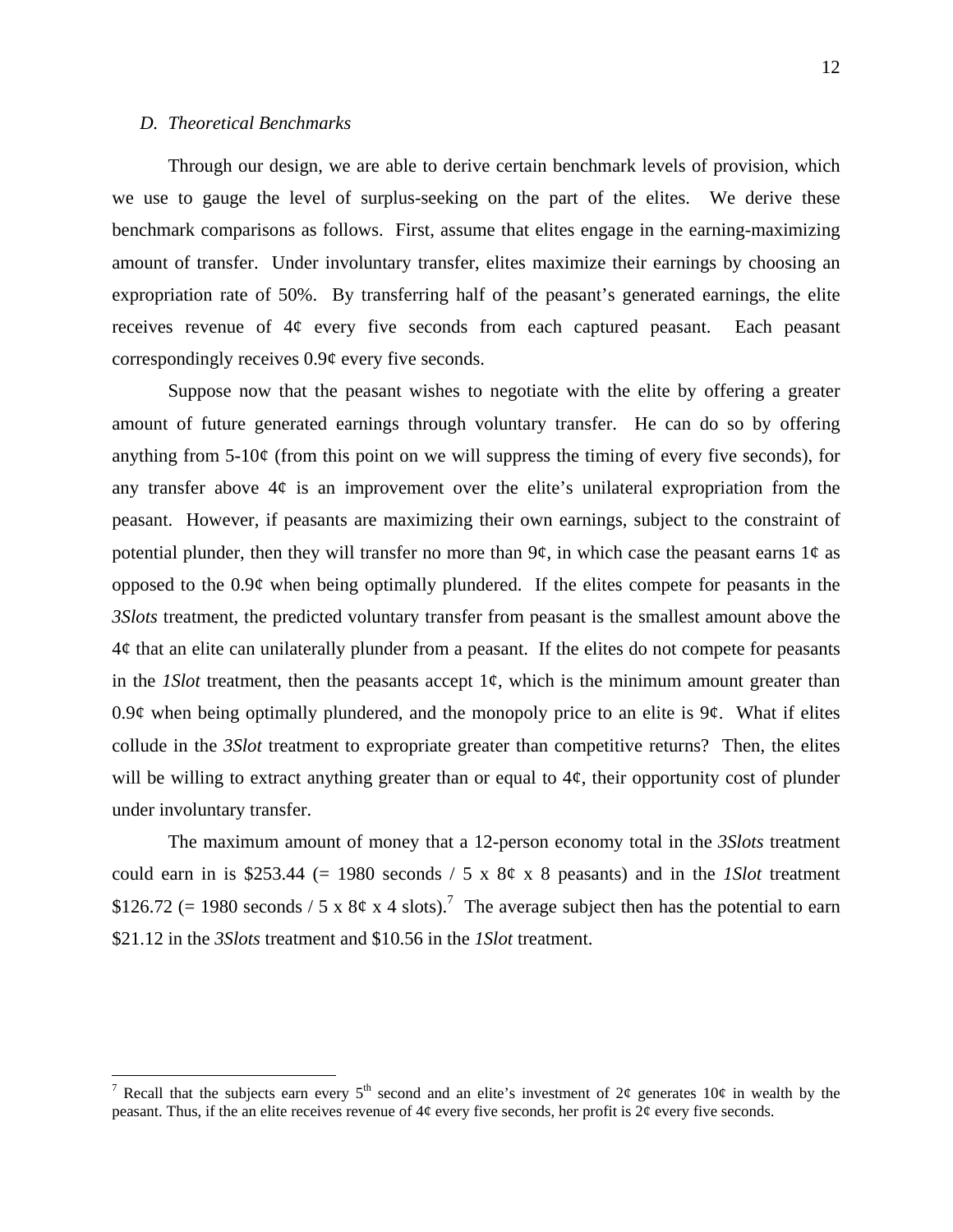#### *E. Procedures*

Excluding a pilot session, we conducted five sessions in each of the two treatments, for which we used 120 volunteers, 62 men and 58 women, from the at-large undergraduate population at a private university with approximately 5,000 undergraduates.<sup>8</sup> Each session had twelve subjects who only participated in a single session of this experiment. For showing up on time, participants received \$7 in addition to what they earned in the session. The average earnings in the *3Slots* and *1Slot* treatments, excluding the show-up payment, are respectively \$15.19 ( $\hat{\sigma}$  = \$8.61) and \$9.21 ( $\hat{\sigma}$  = \$5.30).

#### **IV. Results**

 $\overline{a}$ 

 We begin the presentation of our results by breaking down the relative distribution of earnings that accrues to the peasant, elite and waste categories for each of our ten sessions. We then further break down these relative distributions to those observations involving involuntary transfer and those that are voluntary. We next present the prevalence of inter-elite conflict for each session with comparison across the two treatments. Following this, we break down the inefficiency that resulted not only from inter-elite conflict but from unused production and involuntary transfer as well. Finally, we comment upon several chat transcripts that further illustrate our findings.

#### *A. Overall Distribution of Earnings*

The stacked area graphs in Figures 5 and 6 summarize by session the earnings of the peasants and elites, waste from expropriation, and the investment and shield costs incurred by the elites. Recall that a peasant is able to generate  $10¢$  every five seconds from a  $2¢$  investment by an elite. Note that in the *3Slots* treatment, for example, the sum of the earnings and waste need not add up to  $80¢$  (8 peasants x 10¢/peasant), as peasants without investment by an elite generate  $0¢$ .

 $8$  In a single, unreported pilot session intended to flush out any software glitches (there were none), each elite had only two units of capacity, the intermediate case between our two treatment conditions.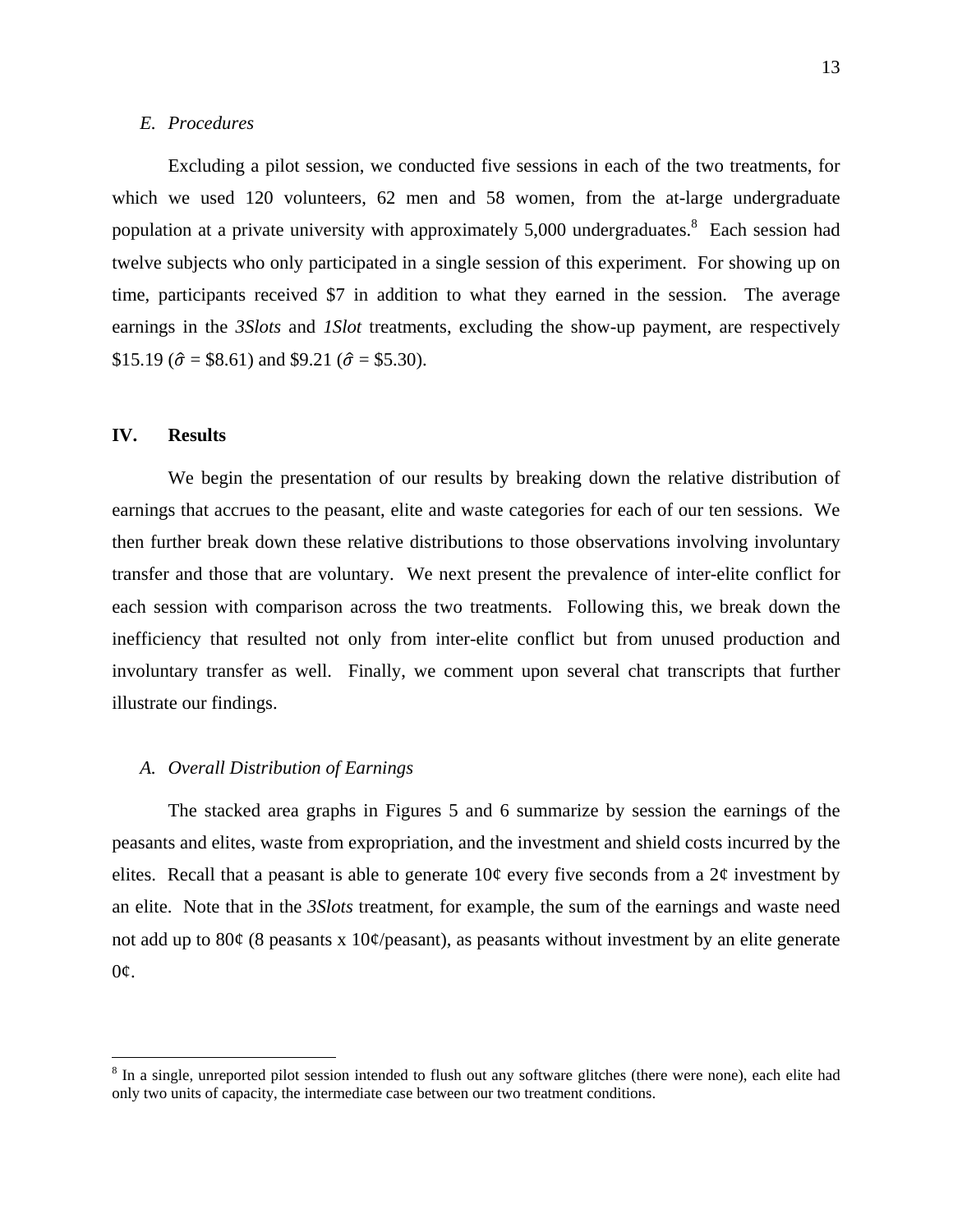



**Session 1** Session 2



**Figure 5. Stacked Area Graph of Earnings, Waste, and Costs in the** *3Slots* **Treatment**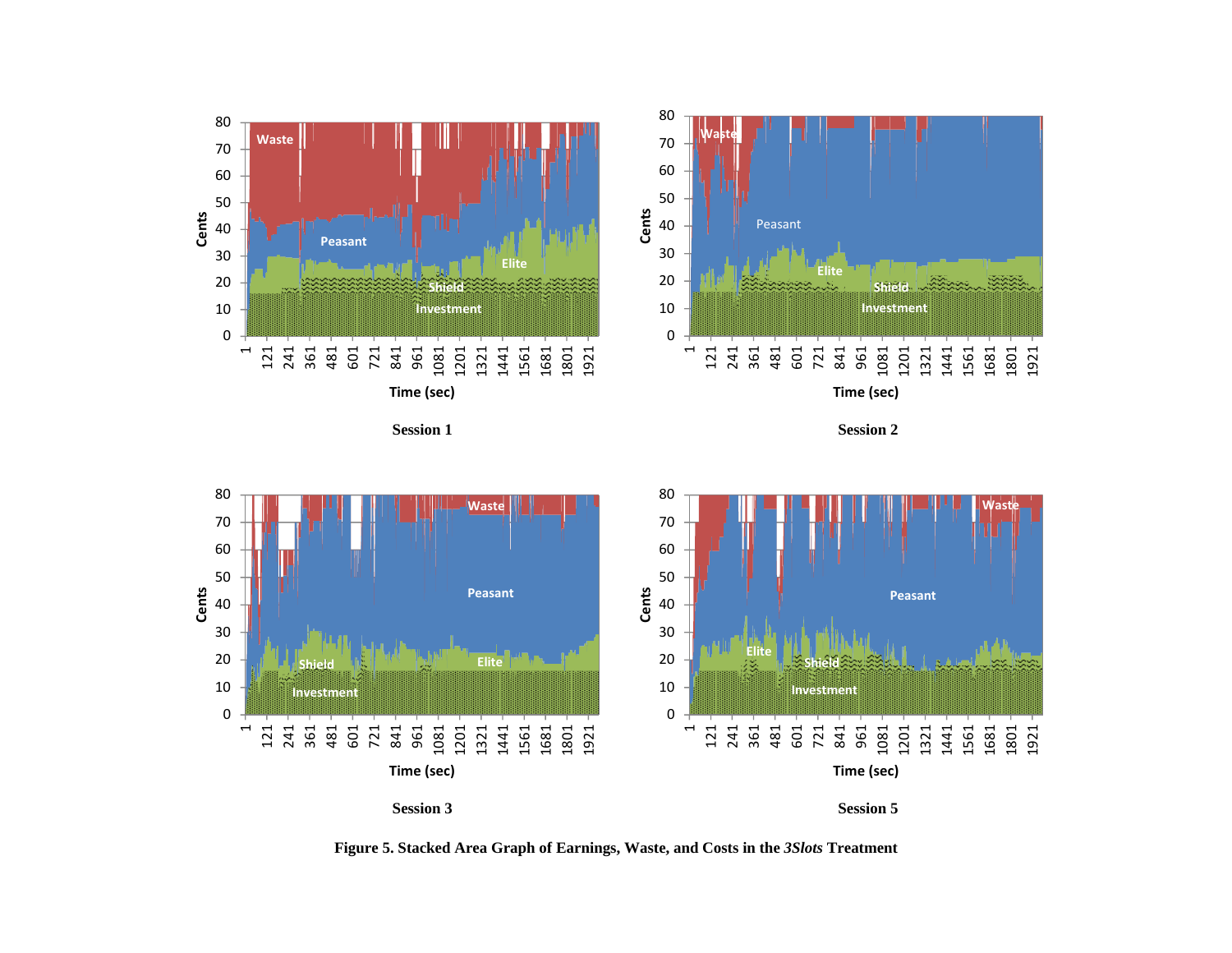



**Figure 5. Stacked Area Graph of Earnings, Waste, and Costs in the** *3Slots* **Treatment** 



**Session 1** 

**Figure 6. Stacked Area Graph of Earnings, Waste, and Costs in the** *1Slot* **Treatment**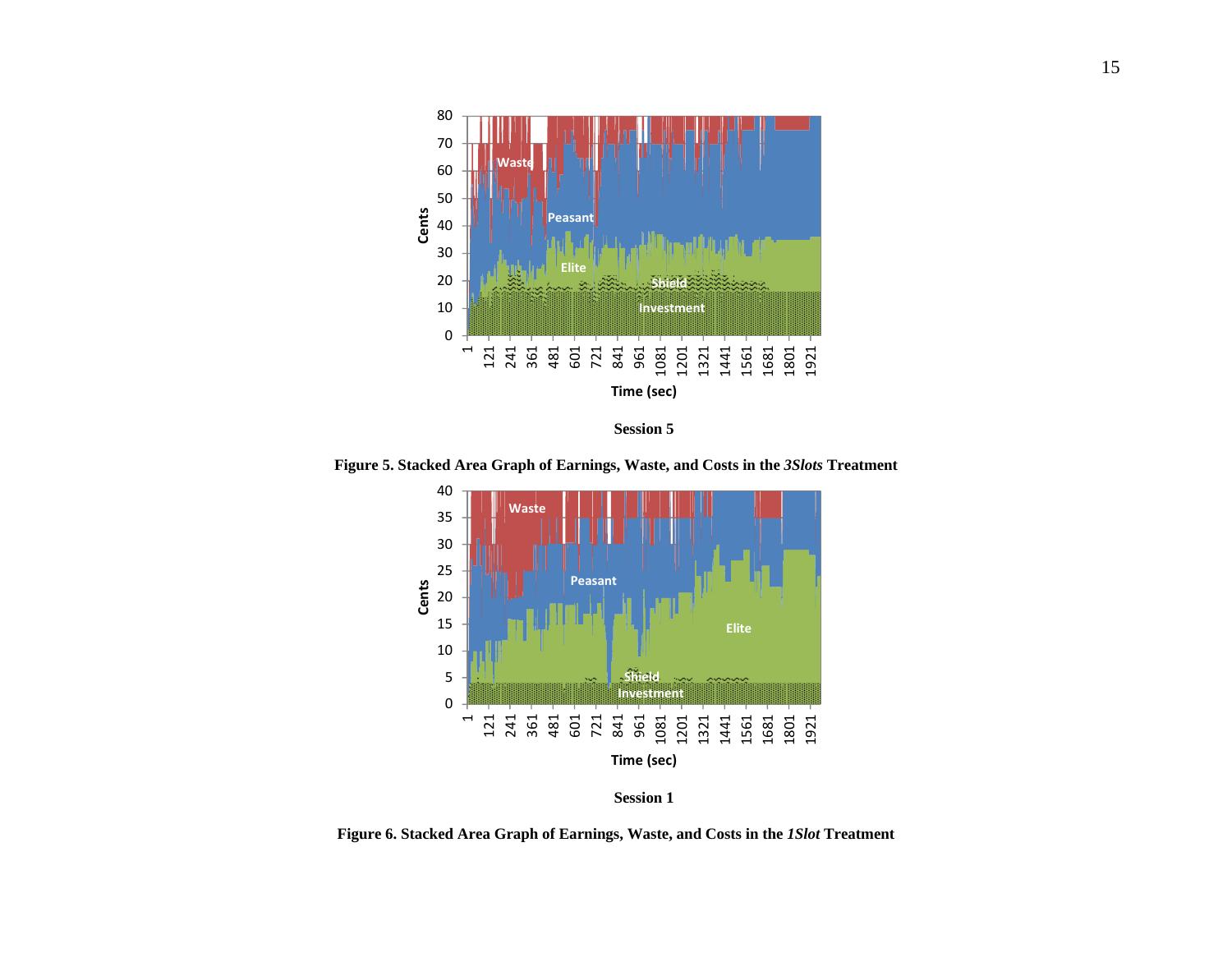









**Figure 6. Stacked Area Graph of Earnings, Waste, and Costs in the** *1Slot* **Treatment**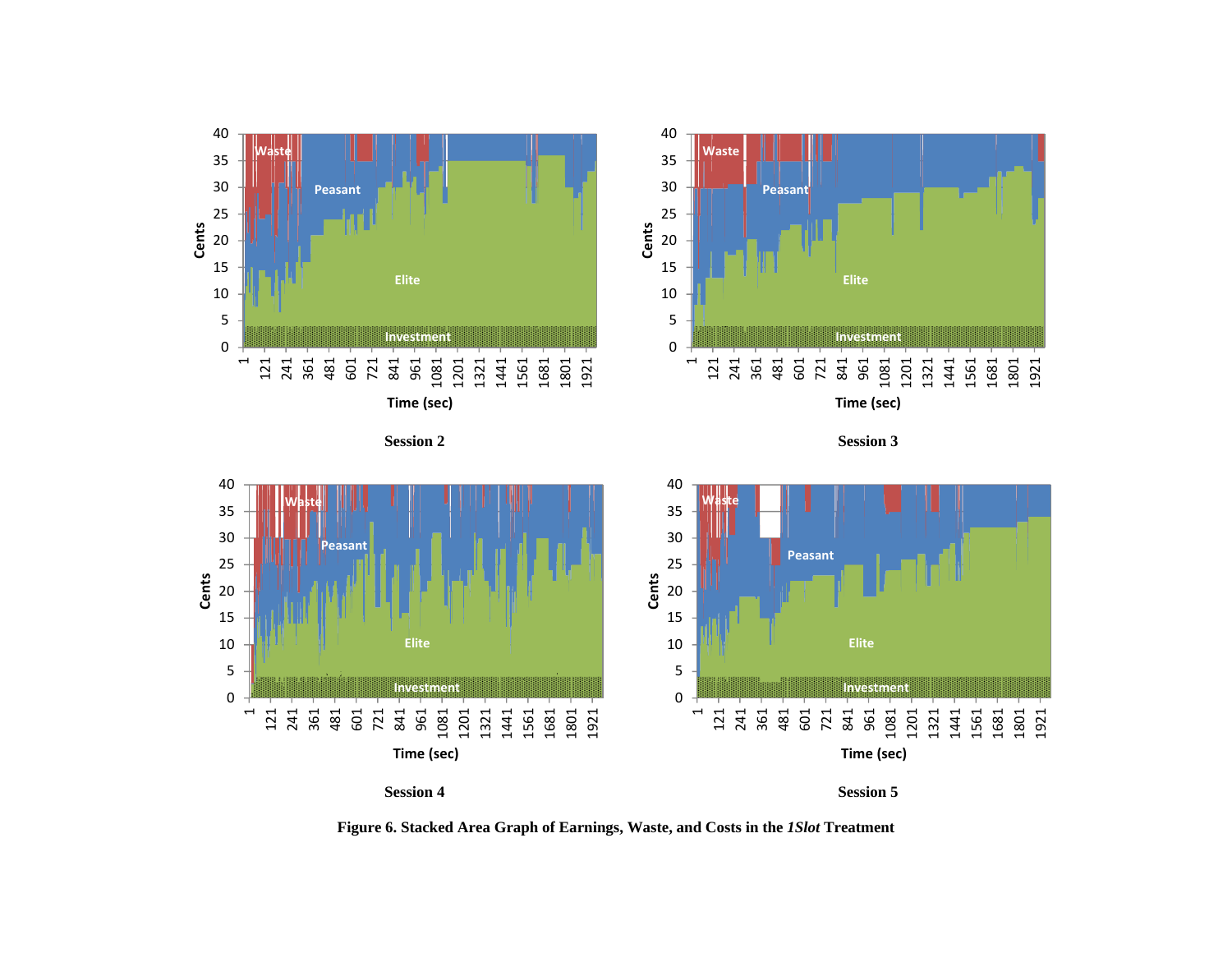Note first the difference in the level of expropriation when elites have different capacities. In the *3Slots* treatment, the elites barely secured their opportunity cost of expropriating  $4¢$  of revenue per peasant. Over the last half of the session, the average total revenue for the elites was, by session, 33.6, 27.3, 22.4, 20.4, and 34.0¢, which using Wilcoxon signed rank test is not significantly different from 32 $\varphi$  (8 peasants x 4 $\varphi$ /peasant) (*V* = 3, *p*-value = 0.6875, one-sided alterative of more revenue due to collusion). Unmistakably and contra Cowen (1992), the four elites were never successful in colluding on the terms offered to the peasants.

When the elites failed to achieve their opportunity cost, as in *3Slots.4*, the lowest eliteearning session of the five, it was not because the elites did not use or appeal to violence. For example, at time (in seconds) 785-792, Elite3 tells Peasant8: "at least 6 and 4/you can take 6/just not 7". Later in time 928, Elite3 threatens Peasant8, who is only sending 3¢: "make it at least 6 and 4 or else ill capture you".

Because free peasants are free to move anywhere they please, they must be trusted with their freedom. Thus, to induce loyalty, to attract peasants (particularly if you have none), and to avoid worrying that peasants may leave, elites frequently offered terms that yielded less than  $4\phi$ for themselves. Continuing with the previous example, at time 1766 Elite3 tells Peasant7 "thank you for being faithful/go ahead to 7 and 3 if you want" and to Peasant5 at time 1849, "if you stay for a few minutes you can change it to 7 and 3". But Peasant7 is not content. She inquires privately with Elite1 at time 1962: "can i get 8 for the first few minutes?/im getting a solid 7 here".

In the *1Slot* sessions, on the other hand, competition among peasants was fierce. Once peasants were forced to compete with one another to gain access, elites were capable of bargaining for much higher levels of revenue than observed in the other treatment. The average revenue received per peasant (per every  $5<sup>th</sup>$  second) in the last half of the session was, respectively for each session, 5.96, 8.32, 7.38, 6.22, and 7.17, which, using a Wilcoxon rank sum test, is significantly higher than in the *3Slots* treatment ( $U_{5,5} = 25$ , *p*-value = 0.0040, one-sided test). In the first half, elite revenue per peasant as much lower (3.54, 5.24, 4.79, 4.50, and 4.62), but it still significantly higher than in the *3Slots* treatment ( $U_{5,5} = 25$ , *p*-value = 0.0040, one-sided test).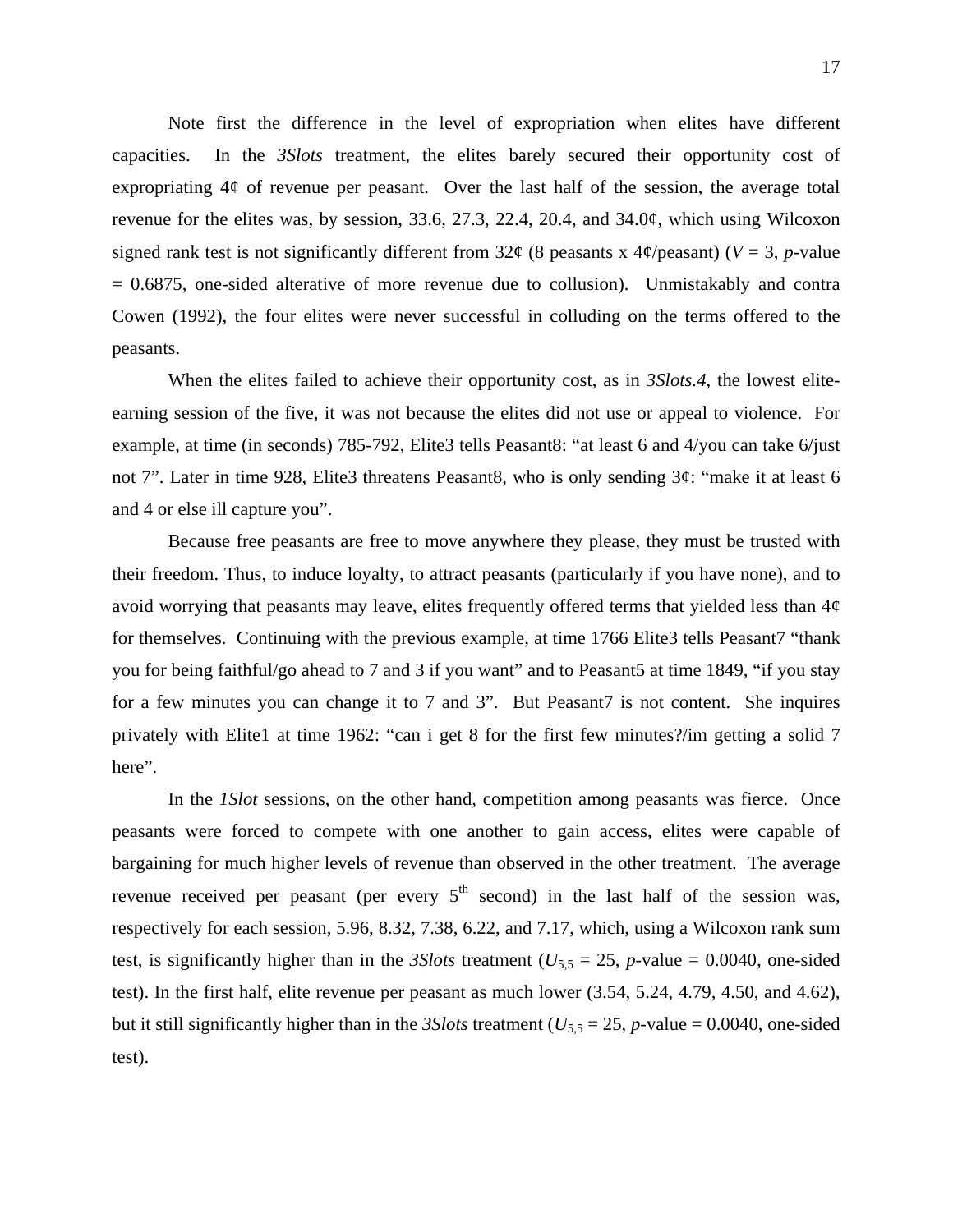Another result of interest is that there was significantly less waste due to expropriation in the *1Slot* treatment relative to the *3Slots* treatment, presumably because a *1Slot* elite could always boot out a free unyielding peasant ( $U_{5,5} = 23.5$ , *p*-value = 0.0159, two-sided test). The average waste per session (per every 5<sup>th</sup> second) in the last of the *1Slot* treatment was 0.62, 0.08, 0.05, 0.11, and 0.19¢, whereas in the *3Slots* treatment it was 2.24, 0.19, 0.66, 0.66, and 0.74¢. For the first half of the session, however, there is no significant difference in expropriation waste in the two treatments ( $U_{5,5} = 13$ , *p*-value = 1.0000, two-sided test). The analysis above was the sum of revenue regardless of whether the peasants were free or captured. In the next two subsections, we break this down conditional on a peasant being free and captured.

#### *B. Involuntary Transfer*

We next report in Table 1 the same breakdown in distribution revenue generated by the peasant but confine the observations to those that take place when the transfers were involuntary. This means that only those observations are counted that occurred when a peasant was captured and being invested in by an elite. Once freed, transfer becomes voluntary.

|          |                |              |       | Number of       |                |                |       |              | Number of   |
|----------|----------------|--------------|-------|-----------------|----------------|----------------|-------|--------------|-------------|
|          | <b>Peasant</b> | <b>Elite</b> | Waste | Periods $(\% )$ |                | <b>Peasant</b> | Elite | <b>Waste</b> | Periods (%) |
| 3Slots.1 |                |              |       |                 | <i>ISlot.1</i> |                |       |              |             |
| 1st Half | 2.10           | 3.37         | 4.53  | 0.98            | 1st Half       | 2.06           | 3.48  | 4.46         | 0.28        |
| 2nd Half | 2.19           | 3.37         | 4.44  | 0.52            | 2nd Half       | 1.31           | 3.83  | 4.86         | 0.07        |
| 3Slots.2 |                |              |       |                 | 1Slot.2        |                |       |              |             |
| 1st Half | 2.88           | 3.00         | 4.12  | 0.28            | 1st Half       | 1.68           | 3.53  | 4.79         | 0.12        |
| 2nd Half | 1.80           | 3.64         | 4.57  | 0.04            | 2nd Half       | 2.29           | 3.39  | 4.32         | 0.01        |
| 3Slots.3 |                |              |       |                 | ISlot.3        |                |       |              |             |
| 1st Half | 1.99           | 3.35         | 4.65  | 0.22            | 1st Half       | 2.45           | 3.31  | 4.24         | 0.16        |
| 2nd Half | 0.57           | 2.82         | 6.61  | 0.10            | 2nd Half       | 3.72           | 2.76  | 3.52         | 0.01        |
| 3Slots.4 |                |              |       |                 | ISlot.4        |                |       |              |             |
| 1st Half | 1.93           | 3.46         | 4.61  | 0.26            | 1st Half       | 1.67           | 3.60  | 4.74         | 0.13        |
| 2nd Half | 1.69           | 3.63         | 4.68  | 0.15            | 2nd Half       | 5.34           | 1.76  | 2.90         | 0.02        |
| 3Slots.5 |                |              |       |                 | 1Slot.5        |                |       |              |             |
| 1st Half | 1.75           | 3.53         | 4.71  | 0.47            | 1st Half       | 2.56           | 3.19  | 4.25         | 0.10        |
| 2nd Half | 1.45           | 3.75         | 4.80  | 0.16            | 2nd Half       | 2.14           | 3.40  | 4.46         | 0.02        |

**Table 1. Revenue and Waste Conditional on Expropriation and Investment by the Elite**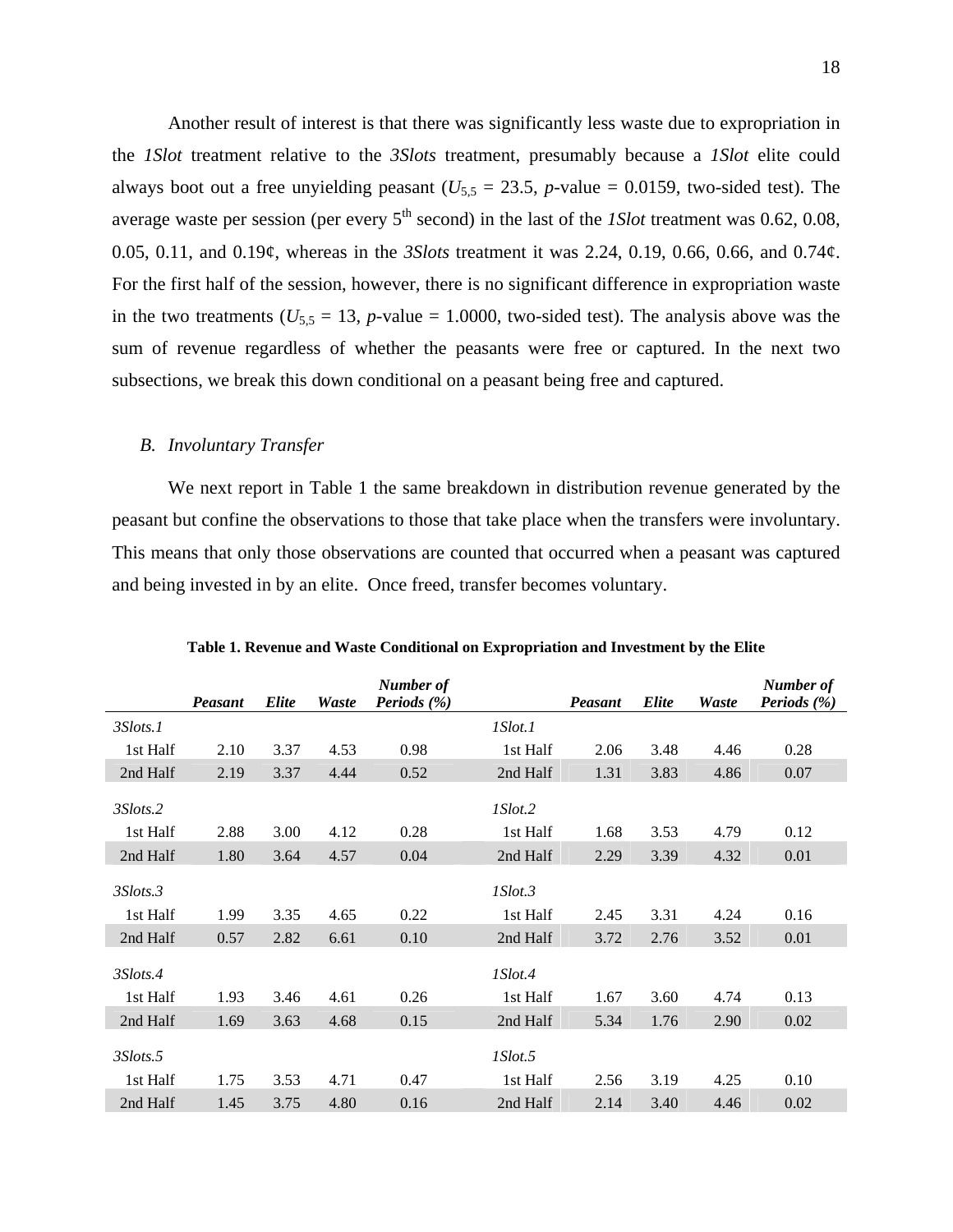Table 1 reports that there is little difference in how elites expropriate across the two treatments. On average, in the second half of the session elites confiscated for themselves around 3.44¢ in the *3Slots* treatment and 3.03¢ in the *1Slot* treatment, which is statistically insignificant ( $U_{5,5} = 16$ , *p*-value = 0.5476, two-sided test). Note also that the elites utilized the involuntary transfer more during the first half of the sessions than in the second half, reflecting possibly the time needed to bargain for Pareto-improving voluntary trade opportunities between captured peasants and conquering elites. Finally, we observe far more periods of involuntary transfer in the *1Slot* sessions than the *3Slots* sessions, which is statistically significant in both the first and second halves of the sessions (respectively:  $U_{5,5} = 22.5$ , *p*-value = 0.0317, two-sided test;  $U_{5,5} = 24$ , *p*-value = 0.0159, two-sided test).

|          | Peasant | Elite | Number of<br>Periods (%) |          | Peasant | Elite | Number of<br>Periods (%) |
|----------|---------|-------|--------------------------|----------|---------|-------|--------------------------|
| 3Slots.1 |         |       |                          | 1Slot.1  |         |       |                          |
| 1st Half | 7.39    | 2.61  | 0.01                     | 1st Half | 6.08    | 3.92  | 0.21                     |
| 2nd Half | 4.67    | 5.33  | 0.47                     | 2nd Half | 3.65    | 6.35  | 0.43                     |
|          |         |       |                          |          |         |       |                          |
| 3Slots.2 |         |       |                          | 1Slot.2  |         |       |                          |
| 1st Half | 6.68    | 3.32  | 0.71                     | 1st Half | 4.07    | 5.93  | 0.37                     |
| 2nd Half | 6.58    | 3.42  | 0.95                     | 2nd Half | 1.53    | 8.47  | 0.49                     |
|          |         |       |                          |          |         |       |                          |
| 3Slots.3 |         |       |                          | 1Slot.3  |         |       |                          |
| 1st Half | 6.90    | 3.10  | 0.75                     | 1st Half | 4.36    | 5.64  | 0.34                     |
| 2nd Half | 7.17    | 2.83  | 0.89                     | 2nd Half | 2.53    | 7.47  | 0.49                     |
|          |         |       |                          |          |         |       |                          |
| 3Slots.4 |         |       |                          | 1Slot.4  |         |       |                          |
| 1st Half | 6.62    | 3.38  | 0.72                     | 1st Half | 4.86    | 5.14  | 0.36                     |
| 2nd Half | 7.58    | 2.42  | 0.84                     | 2nd Half | 3.55    | 6.45  | 0.48                     |
|          |         |       |                          |          |         |       |                          |
| 3Slots.5 |         |       |                          | ISlot.5  |         |       |                          |
| 1st Half | 6.16    | 3.84  | 0.50                     | 1st Half | 4.81    | 5.19  | 0.39                     |
| 2nd Half | 5.59    | 4.41  | 0.83                     | 2nd Half | 2.63    | 7.37  | 0.48                     |

**Table 2. Distribution of Revenue Conditional on Free Peasant and Investment by the Elite** 

#### *C. Voluntary Transfer*

Table 2 reports the allocation of the  $10¢$  when a peasant resided in the domain of one of the four elites but was free to move elsewhere. When elites have the capacity for three peasants,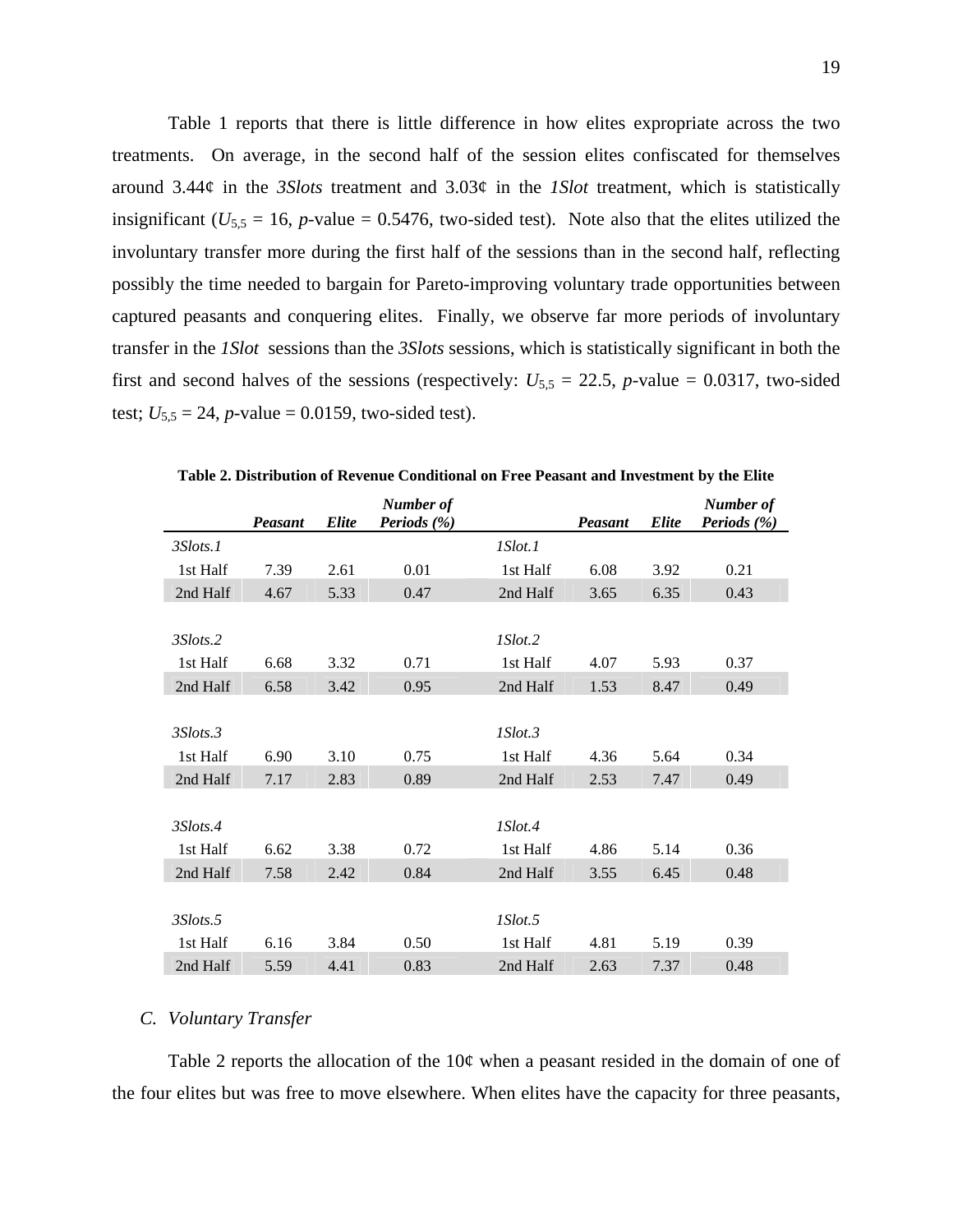they take on average 38% of the surplus, leaving 62% for the peasants in the second half of the experiment. This distribution shifts dramatically when elites have the capacity for only one peasant, in which case the elites earned 92% of the surplus on average, leaving the peasants with a meager 8%. This difference is statistically significant in both the first and second half of the session (both tests:  $U_{5,5} = 25$ , *p*-value = 0.0040, one-sided test).

|          | <b>Cannonballs</b><br>(number) | <b>Shields</b><br>(sec) |          | <b>Cannonballs</b><br>(number) | <b>Shields</b><br>(sec) |
|----------|--------------------------------|-------------------------|----------|--------------------------------|-------------------------|
| 3Slots.1 |                                |                         | ISlot.1  |                                |                         |
| 1st Half | 14                             | 2230                    | 1st Half | 1                              | 392                     |
| 2nd Half | 22                             | 2930                    | 2nd Half | $\theta$                       | 483                     |
|          |                                |                         |          |                                |                         |
| 3Slots.2 |                                |                         | ISlot.2  |                                |                         |
| 1st Half | 6                              | 1142                    | 1st Half | 1                              | $\overline{0}$          |
| 2nd Half | 12                             | 1802                    | 2nd Half | $\mathbf{1}$                   | $\overline{0}$          |
|          |                                |                         |          |                                |                         |
| 3Slots.3 |                                |                         | ISlot.3  |                                |                         |
| 1st Half | 11                             | 523                     | 1st Half | $\mathbf{0}$                   | $\theta$                |
| 2nd Half | 8                              | 59                      | 2nd Half | $\theta$                       | $\overline{0}$          |
|          |                                |                         |          |                                |                         |
| 3Slots.4 |                                |                         | ISlot.4  |                                |                         |
| 1st Half | 20                             | 1288                    | 1st Half | 5                              | 11                      |
| 2nd Half | 9                              | 1316                    | 2nd Half | $\theta$                       | $\overline{4}$          |
|          |                                |                         |          |                                |                         |
| 3Slots.5 |                                |                         | 1Slot.5  |                                |                         |
| 1st Half | 14                             | 1485                    | 1st Half | $\theta$                       | $\overline{0}$          |
| 2nd Half | 17                             | 1813                    | 2nd Half | $\overline{0}$                 | $\overline{0}$          |

# **Table 3. Inter-Elite Violence**

#### *D. Inter-Elite Conflict*

 Below we report the amount of conflict between the four elites, as manifested in the purchase of cannonballs and shields. Recall that there is little reason to use cannonballs or shields when the elite can only hold one peasant at a time. Each *1Slot* elite is the master of his or her own domain; any gains from displacing another's peasant cannot be realized by the attacking elite for there is no capacity to house them. This design feature, however, is particularly important for understanding how competing elites in the *3Slots* treatment use and defend against violence. As discussed above, elites in the *3Slots* treatment do not collude on the amounts they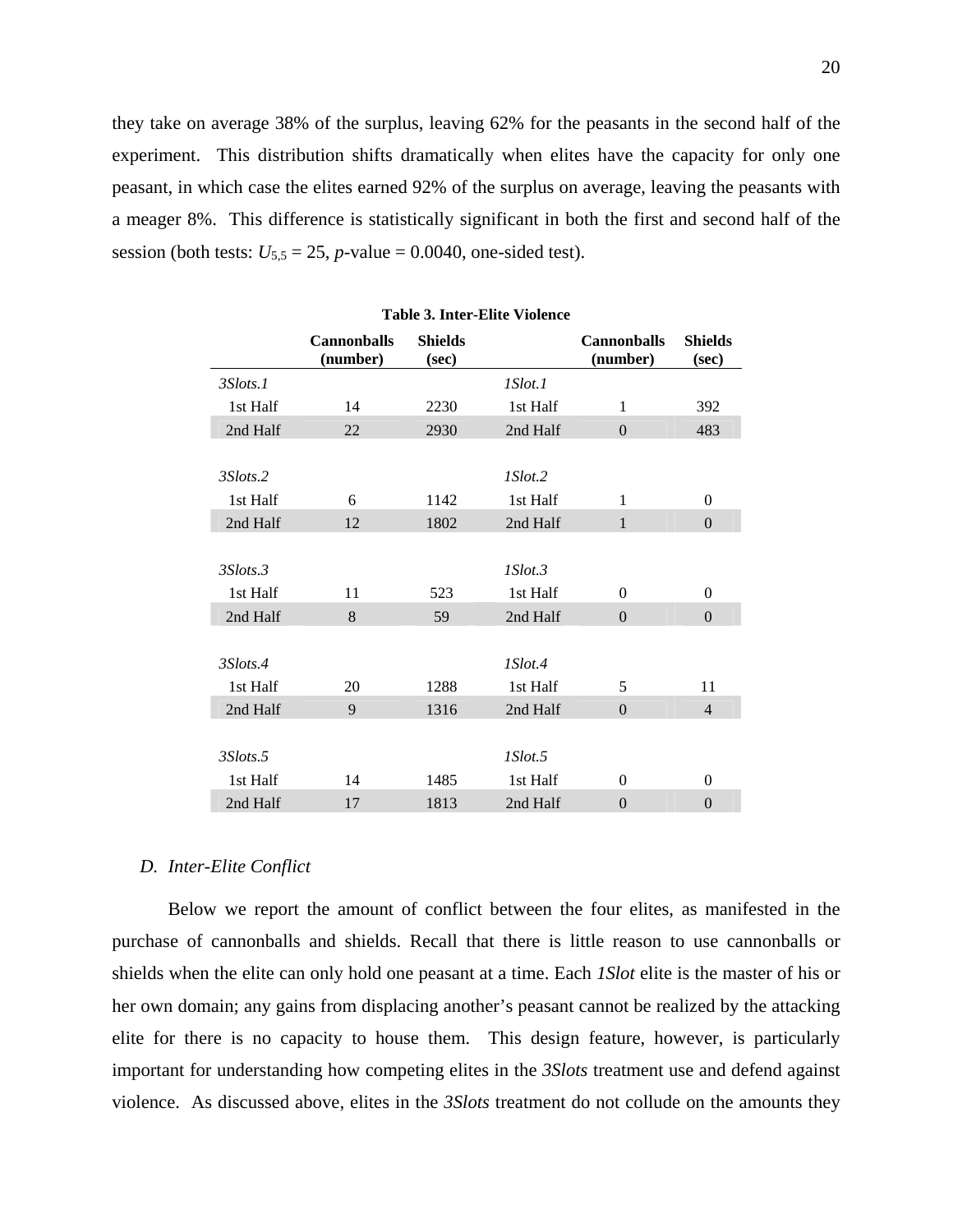bargain from the peasants, but do they destroy earnings by engaging in violence to secure peasants. Table 3 unambiguously reports this difference.

In the *3Slots* treatment, elites maintained a shield on average for 37% of the session. The average *3Slots* session spent \$11.67 on defensive shields and about half as much, \$6.38, on offensive cannonballs. It is clear from the table that expenditures on violence are not decreasing in the second half of the session. As NWW discuss, natural states are nasty and unstable when competing elites have equal access to means of violence for appropriating rents.

#### *E. Inefficiency*

Our final table of results reports the overall efficiency of the sessions, as measured by the realized earnings divided by the maximum possible. Table 4 also breaks down the inefficiency into three categories: 1) earnings lost from not investing in a peasant, 2) waste from elites expropriating revenue from peasants, and 3) conflict between elites through the use of shields and cannonballs.

|          | Lost<br>Production | <b>Expropriation</b><br>Waste | <b>Inter-Elite</b><br>Conflict | <b>Overall</b><br><b>Efficiency</b> |          | Lost<br>Production | <b>Expropriation</b><br>Waste | <b>Inter-Elite</b><br>Conflict | <b>Overall</b><br><b>Efficiency</b> |
|----------|--------------------|-------------------------------|--------------------------------|-------------------------------------|----------|--------------------|-------------------------------|--------------------------------|-------------------------------------|
| 3Slots.1 |                    |                               |                                |                                     | 1Slot.1  |                    |                               |                                |                                     |
| 1st Half | 0.04               | 0.42                          | 0.16                           | 0.39                                | 1st Half | 0.02               | 0.24                          | 0.01                           | 0.73                                |
| 2nd Half | 0.03               | 0.22                          | 0.21                           | 0.54                                | 2nd Half | 0.01               | 0.06                          | 0.00                           | 0.93                                |
|          |                    |                               |                                |                                     |          |                    |                               |                                |                                     |
| 3Slots.2 |                    |                               |                                |                                     | ISlot.2  |                    |                               |                                |                                     |
| 1st Half | 0.03               | 0.11                          | 0.08                           | 0.79                                | 1st Half | 0.01               | 0.11                          | 0.01                           | 0.87                                |
| 2nd Half | 0.01               | 0.02                          | 0.13                           | 0.85                                | 2nd Half | 0.00               | 0.01                          | 0.01                           | 0.98                                |
|          |                    |                               |                                |                                     |          |                    |                               |                                |                                     |
| 3Slots.3 |                    |                               |                                |                                     | ISlot.3  |                    |                               |                                |                                     |
| 1st Half | 0.10               | 0.07                          | 0.06                           | 0.78                                | 1st Half | 0.01               | 0.13                          | 0.00                           | 0.86                                |
| 2nd Half | 0.01               | 0.07                          | 0.03                           | 0.90                                | 2nd Half | 0.00               | 0.01                          | 0.00                           | 0.99                                |
|          |                    |                               |                                |                                     |          |                    |                               |                                |                                     |
| 3Slots.4 |                    |                               |                                |                                     | 1Slot.4  |                    |                               |                                |                                     |
| 1st Half | 0.07               | 0.10                          | 0.13                           | 0.71                                | 1st Half | 0.03               | 0.11                          | 0.03                           | 0.83                                |
| 2nd Half | 0.02               | 0.07                          | 0.09                           | 0.83                                | 2nd Half | 0.00               | 0.01                          | 0.00                           | 0.98                                |
|          |                    |                               |                                |                                     |          |                    |                               |                                |                                     |
| 3Slots.5 |                    |                               |                                |                                     | ISlot.5  |                    |                               |                                |                                     |
| 1st Half | 0.08               | 0.19                          | 0.12                           | 0.62                                | 1st Half | 0.02               | 0.07                          | 0.00                           | 0.91                                |
| 2nd Half | 0.01               | 0.07                          | 0.14                           | 0.77                                | 2nd Half | 0.00               | 0.02                          | 0.00                           | 0.98                                |

#### **Table 4. Breakdown of Inefficiency**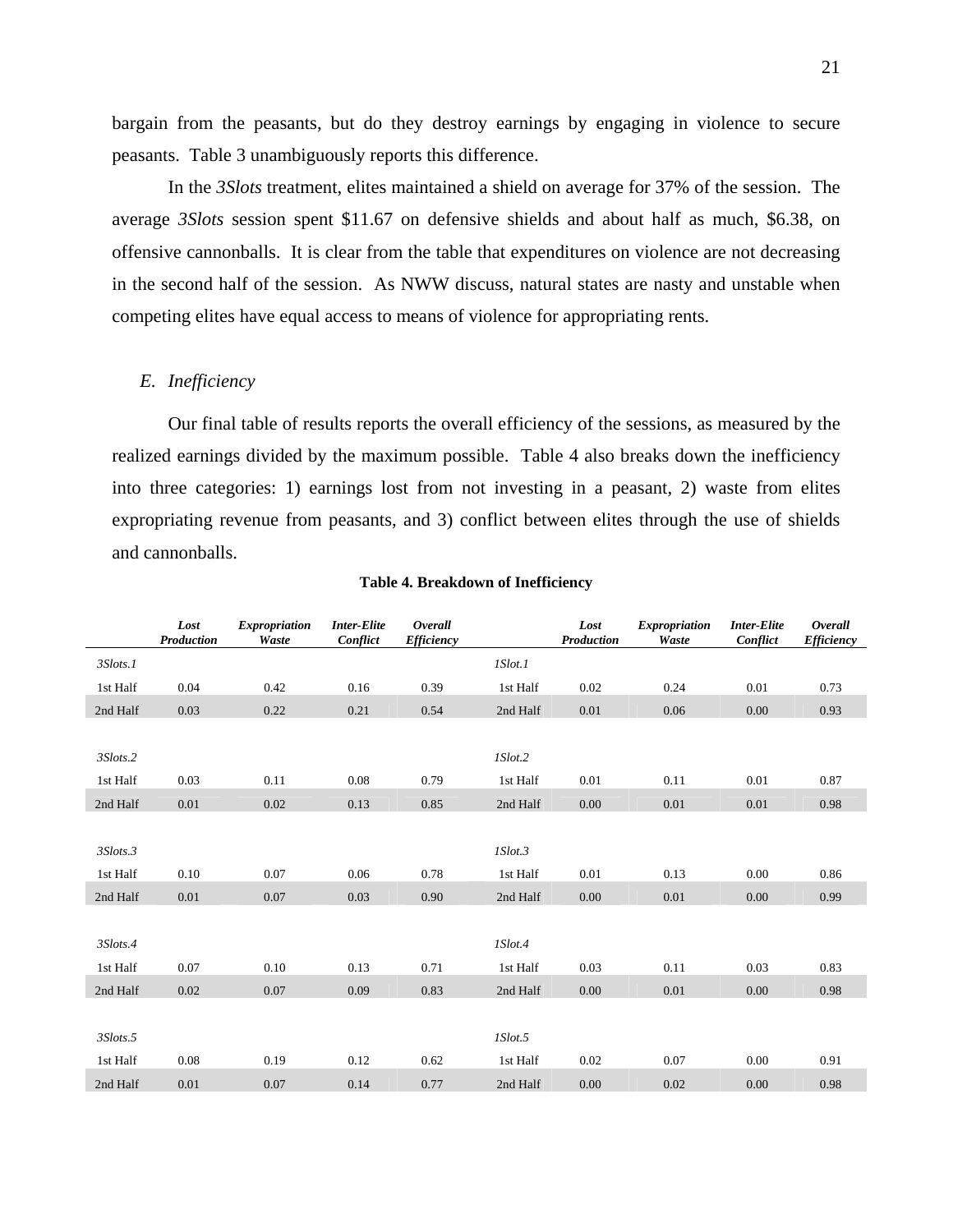While all three sources of inefficiency were more pronounced in the *3Slots* treatment, the major source of divergence is inter-elite conflict. Overall, while our *1Slot* sessions have one-half the potential in earnings, the dearth of violence resulted in more efficient economies.

#### *F. Chat Transcripts*

We now process-trace the differences in our two treatments above using the chat transcripts. The participants unabashedly reveal the differences in their bargaining positions. The following conversation from *3Slots.1* typifies a conversation between a captured peasant and a conquering elite in the *3Slots* treatment:

| Time | Speaker            | Listener           |                                                     |
|------|--------------------|--------------------|-----------------------------------------------------|
| 55   | Peasant4           |                    | Elite1 i will give you good earnings if you free me |
| 77   | Elite1             | Peasant4           | but i enjoy your company                            |
| 105  | Peasant4           |                    | Elite1 then let me changes my rate                  |
| 112  | Elite1             | Peasant4           | what do you want                                    |
| 127  | Peasant4           | Elite <sub>1</sub> | more then .3 cents hahah                            |
| 134  | Elite <sub>1</sub> |                    | Peasant4 oh haha i didnt realize                    |
| 135  | Elite1             | Peasant4           | sorry                                               |
| 164  | Elite <sub>1</sub> | Peasant4           | is that better?                                     |
| 179  | Peasant4           | Elite1             | ya mayeb four cents and ill be quite haha           |

As the chat indicates, peasants may be captured but still have some discretion over their pay in the early minutes of the session. The elite is apologetic for giving the peasant a low rate and increases the peasant's portion of the surplus. But then some acrimony over the distribution occurs and the peasant sows the seeds of subterfuge. Even while singing the praises of his captor, the peasant seeks to gain freedom through the intercession of another elite:

| Speaker                                 | Listener           |                                                              |
|-----------------------------------------|--------------------|--------------------------------------------------------------|
| Elite <sub>1</sub>                      | Peasant4           | you are making more than me at the moment                    |
| Peasant4                                |                    | Group Chat castle A is sweet                                 |
| Peasant4                                | Elite <sub>3</sub> | can you free me?                                             |
| Peasant4                                | Elite 1            | you make 3.3 i make 2.4                                      |
| Elite <sub>1</sub>                      |                    | Group Chat if you want a considerable income, join my castle |
| Elite <sub>3</sub>                      |                    | Peasant 4 I already have a full castle!                      |
| Elite1                                  |                    | Group Chat the proof is in the numbers                       |
| Peasant4                                | Elite <sup>3</sup> | hummer                                                       |
| Elite <sup>3</sup>                      | Peasant4           | ok come on over! how do I free you?                          |
| Peasant4                                | Elite3             | you have to cannon ball him                                  |
| Time<br>226<br>242<br>244<br>272<br>328 | 196<br>249<br>262  |                                                              |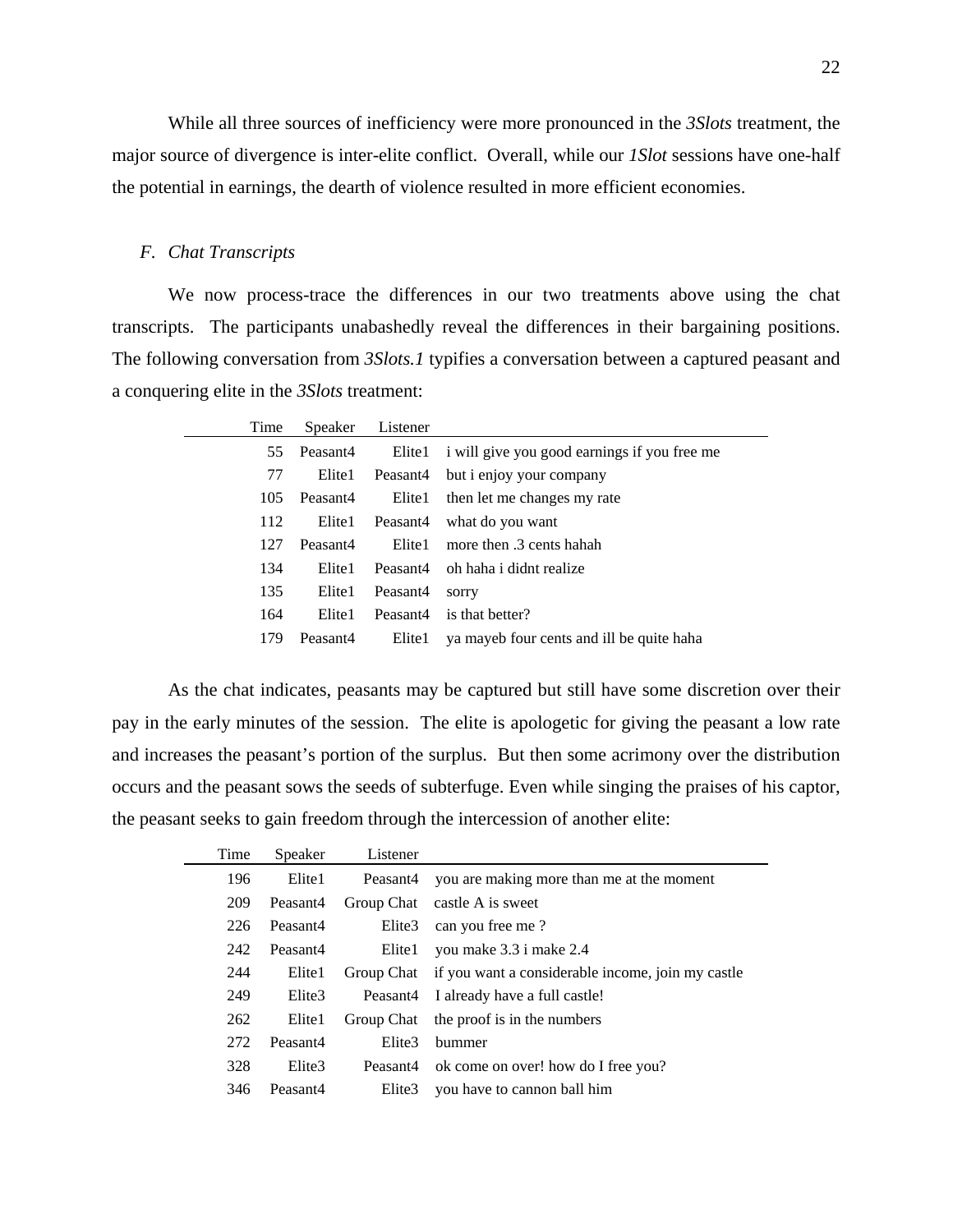|     | 351 Elite3 fires cannonball at Elite1 |                          |                                   |  |  |  |
|-----|---------------------------------------|--------------------------|-----------------------------------|--|--|--|
|     |                                       | 355 Elite1 Group Chat ow |                                   |  |  |  |
|     |                                       | 362 Elite3 Peasant4 fail |                                   |  |  |  |
|     | 376 Peasant4                          |                          | Elite3 ya haha he has a shield on |  |  |  |
| 407 | Elite3                                | Peasant4 I tried!        |                                   |  |  |  |

After attempting to be freed by the other elite, the peasant then uses the incident to bargain for a more favorable earnings ratio.

| Time | Speaker            | Listener           |                                                                                     |
|------|--------------------|--------------------|-------------------------------------------------------------------------------------|
| 410  | Peasant4           | Elite <sub>1</sub> | how about i get a bit more then the rest of the peeps man                           |
| 421  | Elite1             | Peasant4           | haha why                                                                            |
| 436  | Peasant4           | Elite <sub>1</sub> | because you dropped how much i make again haha                                      |
| 451  | Peasant4           | Elite <sub>1</sub> | and if you pay me well i wont reble and ask peopel to save em from you              |
| 453  | Elite <sub>1</sub> | Peasant4           | it costs money to offer the shield protection plan                                  |
| 472  | Peasant4           | Elite <sub>1</sub> | look at how much d [Elite4] is making                                               |
| 500  | Elite1             | Peasant4           | can you make more money if i give you more or something                             |
| 513  | Peasant4           | Elite1             | ya                                                                                  |
| 559  | Elite <sub>3</sub> | Peasant4           | there a 50% chance if I fire that I will get him right?                             |
| 560  | Peasant4           | Elite <sub>1</sub> | 3.4 is more like it                                                                 |
| 579  | Elite1             | Peasant4           | start making that money haha                                                        |
| 581  | Peasant4           |                    | Elite3 i dont remember hes oaying me pretty well what would you offer if i cam over |
| 595  | Peasant4           | Elite1             | oh i am and i appreciate the increase                                               |
| 600  | Elite <sub>3</sub> | Peasant4           | well it's not really your choice                                                    |
| 619  | Peasant4           | Elite <sub>3</sub> | true but my castle is paying me well and i appreciate it                            |

Consequently, even though the elite has captured the peasant, the peasant is able to utilize competition with other elites in gaining a more favorable earnings ratio.

 Our *1Slot* sessions display a reversal in these bargaining positions. As the following discussion for *1Slot.3* illustrates, a peasant convinces an elite to abandon her current captor through promise of greater returns. The elite and the peasant then come to an agreement on a split that is quite favorable to the elite and the peasant:

| Time | Speaker                                                           | Listener |                                                                                     |  |  |  |
|------|-------------------------------------------------------------------|----------|-------------------------------------------------------------------------------------|--|--|--|
| 137  | Peasant3                                                          | Elite1   | You should ditch the loser you have and take on me. I'm hardworking and<br>loval.   |  |  |  |
| 259  |                                                                   |          | Elite1 Peasant3 only if you split the money with me where i get 70% and you get 30% |  |  |  |
| 274  | Peasant3                                                          | Elite    | Down                                                                                |  |  |  |
| 296  | Elite1 captures Peasant3 from the middle area and then frees him. |          |                                                                                     |  |  |  |
| 300  | Elite 1                                                           | Peasant3 | ok do it                                                                            |  |  |  |
|      |                                                                   |          |                                                                                     |  |  |  |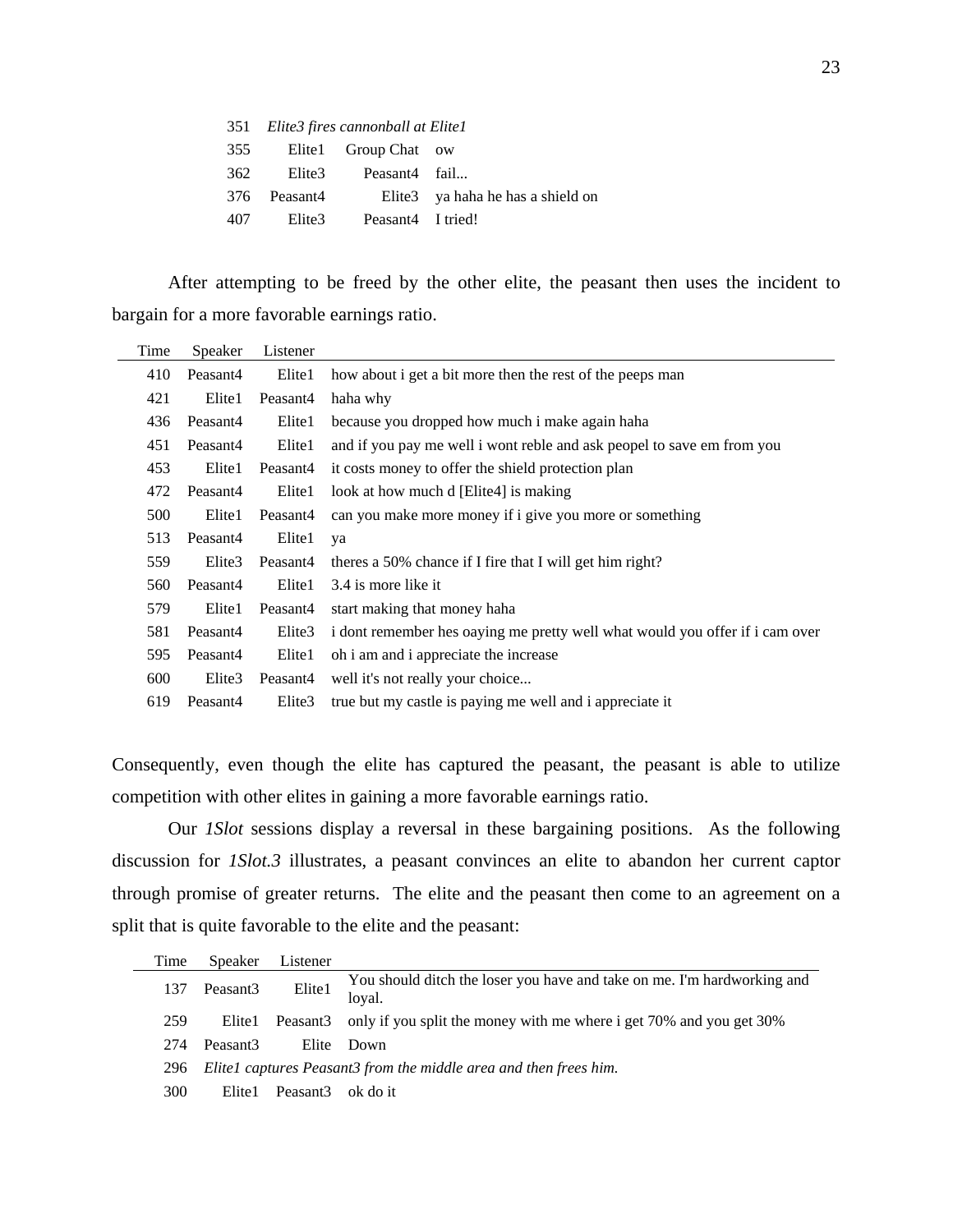356 Elite1 Peasant3 perfect

Peace and tranquility would seem to reign, yet the peasant soon becomes anxious over this unfavorable split.

| Time | Speaker            | Listener           |                                                                                                        |
|------|--------------------|--------------------|--------------------------------------------------------------------------------------------------------|
| 390  | Peasant3           | Elite1             | I'll keep it this way for 4 minutes. Then I'll leave unless<br>it your willing to change it to 60%-40% |
| 397  | Peasant3           | Elite <sub>1</sub> | you 60% me 40%                                                                                         |
| 438  | Elite <sub>1</sub> |                    | Peasant3 what time is four minutes from now                                                            |
| 451  | Peasant3           |                    | Elite2 Are you making any money?                                                                       |
| 457  | Peasant3           | Elite <sub>1</sub> | 10 minutes                                                                                             |
| 468  | Elite <sub>1</sub> |                    | Peasant3 you mean 11 minutes                                                                           |
| 492  | Peasant3           | Elite 1            | ill do 11 minutes is fine                                                                              |
| 519  | Elite <sub>2</sub> |                    | Peasant3 well i am now i guess haha                                                                    |

The peasant tries to bargain for a more favorable split by threatening to leave. The peasant further attempts to negotiate with another elite. The first elite, however, is not without his own options.

| Time | Speaker                                        | Listener             |                                             |  |  |  |
|------|------------------------------------------------|----------------------|---------------------------------------------|--|--|--|
| 526  | Peasant <sub>5</sub>                           | Elite1               | whats the split you want                    |  |  |  |
| 531  | Peasant <sub>8</sub>                           | Elite1               | castle a you should put me in your castle   |  |  |  |
|      |                                                |                      | If you take on me I'll split the money with |  |  |  |
| 548  | Peasant3                                       | Elite2               | you 50/50 if you want to take on me         |  |  |  |
| 560  | Peasant3                                       | Elite <sub>2</sub>   | damn nevermind                              |  |  |  |
| 568  | Elite <sub>2</sub>                             | Peasant <sub>5</sub> | what are you trying to offer me?            |  |  |  |
| 599  | Elite1                                         |                      | Peasant5 75 me 25 for you would be good     |  |  |  |
| 651  | Elite <sub>1</sub>                             | Peasant <sub>5</sub> | ok i'll release my person now and take you  |  |  |  |
| 658  | Elite1 kicks out Peasant3.                     |                      |                                             |  |  |  |
| 660  | Elite1 captures Peasant5 from the middle area. |                      |                                             |  |  |  |
| 670  | Elite1 frees Peasant5.                         |                      |                                             |  |  |  |
| 676  | Peasant5 sends $7¢$ to Elite1.                 |                      |                                             |  |  |  |

Elite1 finds two suitors in place of the disgruntled Peasant3. After receiving a greater offer from one of them, the elite unceremoniously kicks out the conniving peasant and gains a more harmonious relationship as a result.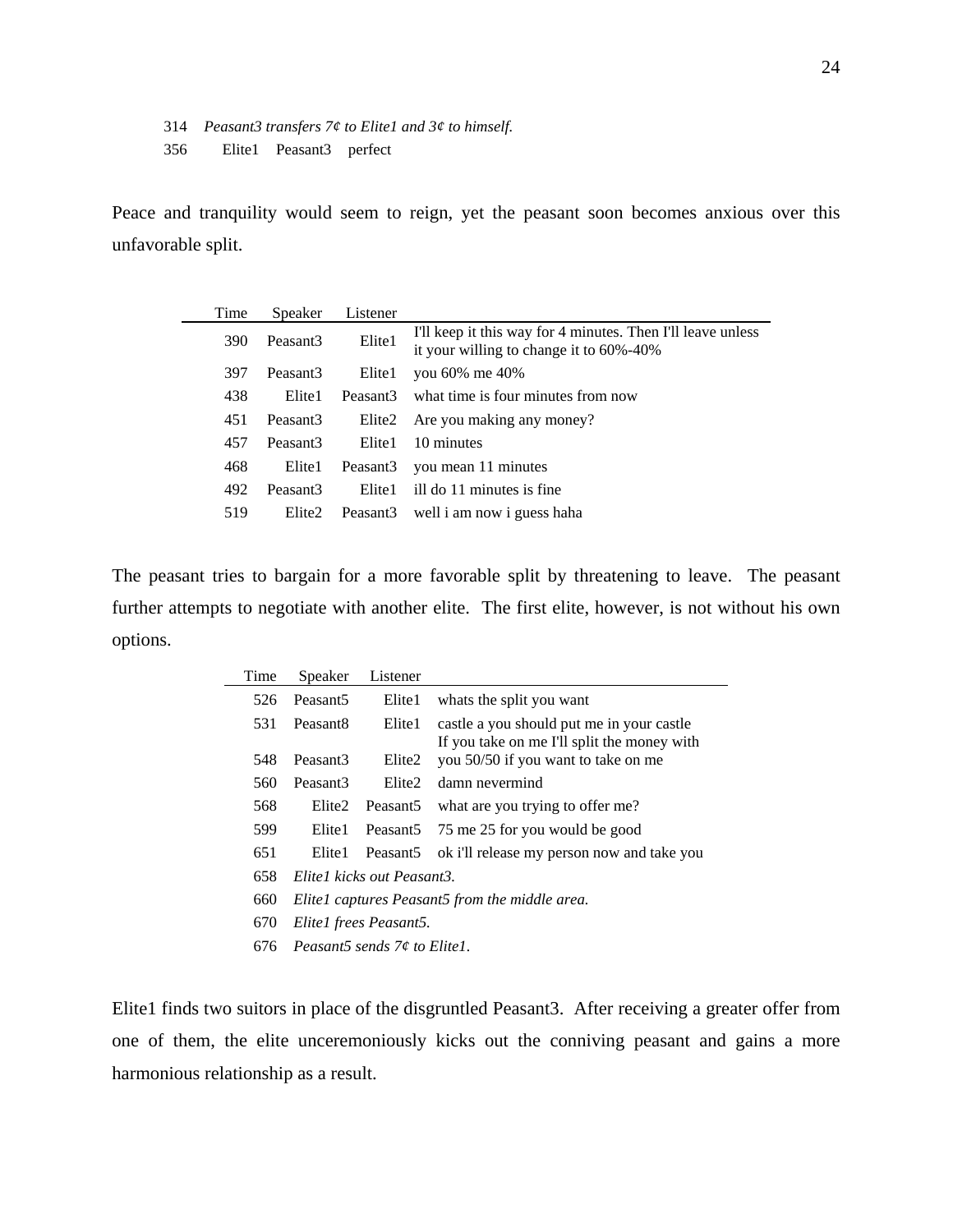# **V. Discussion and Conclusion**

 In this paper, we set out to move beyond the simple dichotomy of competitive and monopolistic provision of protection to explore the richer framework presented in North Wallis, and Weingast. We find that the crucial variables of interest in their framework, access and violence, are indeed a strong determinant of outcomes in terms of both expropriation and efficiency. Specifically, we find that reducing access increases the revenues of the elites by forcing peasants to compete for a favorable earnings ratio, while expanding access decreases the elites' revenues through competition for peasants.

 Furthermore, we find that while enabling greater access generates more favorable earnings for peasants, it comes at the expense of costly violence among elites and towards the peasants. This latter result is indicative of what Greif, Bates, and Singh (2002) called the tradeoff between order and prosperity. As we noted above, they argue that decentralized mechanisms of enforcement give way to "constant displays of military ability or skirmishes" (p. 610). Consequently, decentralized enforcement can provide order but at a certain cost of conflict, which in our experimental environment constitutes the destruction of nearly a quarter of the surplus. Importantly, we also fail to observe collusion among elites to garner greater revenues from the peasants.

The broader lesson of our paper is that the strict dichotomy between monopolistic and competitive protective services may be less distinct, or indeed informative with respect to expropriation, than the literature proclaims. As we discovered in our experimental environment, surplus to the elites is most directly determined by access to—as opposed to the number of force-empowered elites. That is, when access is open, elites still exercise more force over their captured peasants, but this control is tempered by the ability, though limited, of peasants to move to the domain of other elites. When access is limited, however, peasants no longer are able to leverage mobility against unfavorable earnings ratios and elites take advantage of it. This shift in the balance of power provides elites with the advantage needed to significantly increase their revenues.

 This finding challenges us in how we depict the state, or whatever entity is providing protection. Instead of claiming that monopolistic provision inevitably results in excess expropriation, or equivalently that competitive enterprises would invariably solve the social dilemma, we should consider how access and violence interact with the provision of protection.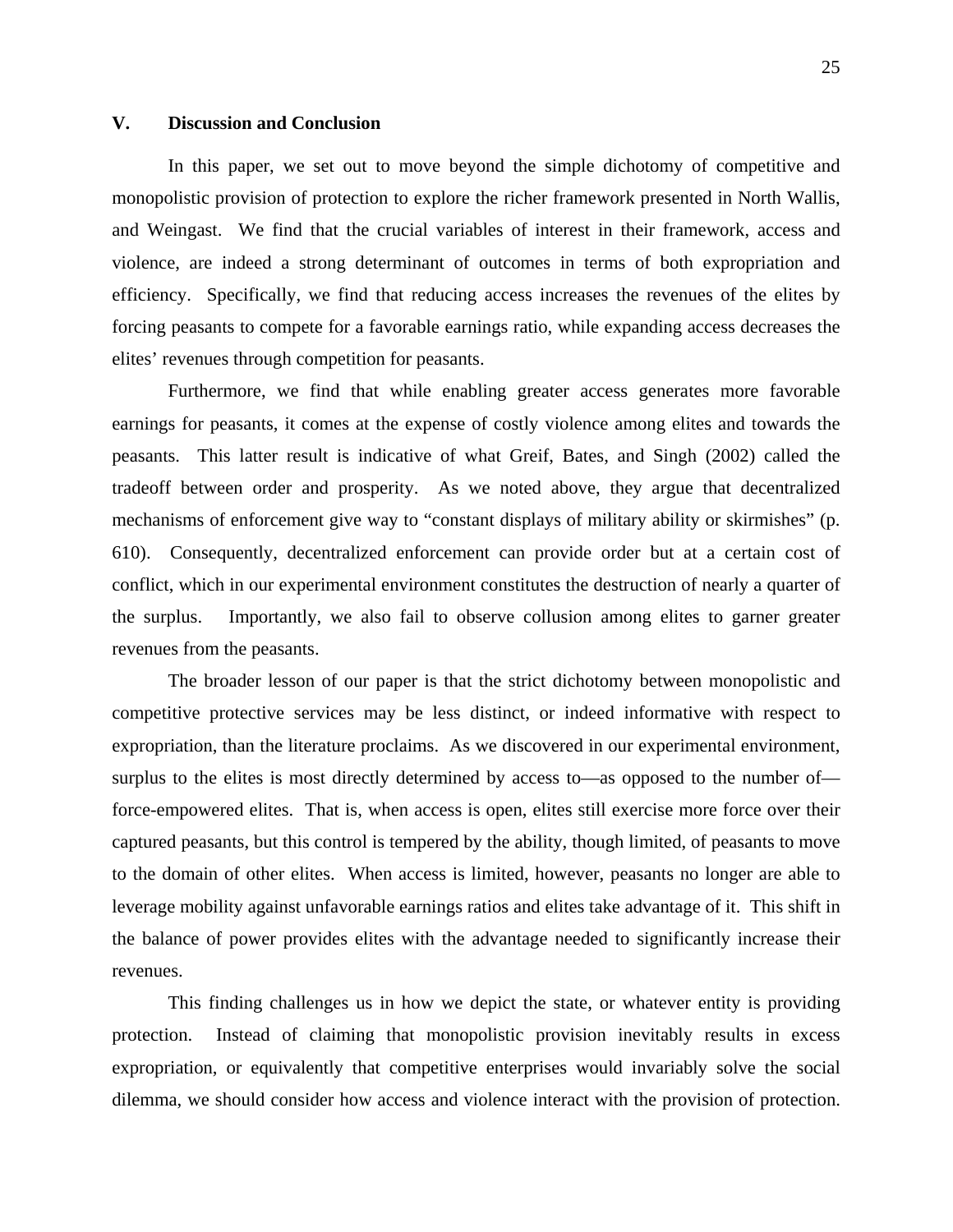As our results robustly indicate, access and violence may be far greater determinants of socially undesirable outcomes than previously understood.

#### **References**

- Acemoglu, D and Johnson, S. 2005. Unbundling Institutions. *The Journal of Political Economy* 113(5): 949-994.
- Anderton, C. 2003. Conflict and Trade in a Predator/Prey Economy. *Review of Development Economics* 7(1): 15-29.
- Bates, R., Greif, A., and Singh, S. 2002. Organizing Violence. *Journal of Conflict Resolution* 46(5): 599-628.
- Becker, G. and Stigler, G. 1974. Law Enforcement, Malfeasance, and Compensation of Enforcers. *Journal of Legal Studies* 3: 1-18.
- Caplan, B. and Stringham, E. 2003. Networks, Law, and the Paradox of Cooperation. *Review of Austrian Economics* 16(4): 309-326.
- Cowen, T. 1992. Law as a Public Good: The Economics of Anarchy. *Economics and Philosophy* 8: 249-267.
- Cowen, T. 1994. Rejoinder to David Friedman on the Economics of Anarchy. *Economics and Philosophy* 10: 329-332.
- Cowen, T. and Sutter, D. 1999. The Costs of Cooperation. *The Review of Austrian Economics*  12(2): 161-173.
- Cowen, T. and Sutter, D. 2005. Conflict, Cooperation and Competition in Anarchy. *The Review of Austrian Economics* 18(1): 109-115.
- Davis, D. and Wilson, B. 2000. Firm-Specific Cost Savings and Market Power. *Economic Theory* 16(3): 545-565.
- Demsetz, H. 1972a. Wealth Distribution and the Ownership of Rights. *The Journal of Legal Studies* 1(2): 223-232.
- Demsetz, H. 1972b. When Does the Rule of Liability Matter. *The Journal of Legal Studies* 1(1): 13-28.
- Friedman, D. 1973[1995]. *The Machinery of Freedom: Guide to a Radical Capitalism*. Open Court Press.

Friedman, D. 1994. Law as a private good. *Economics and Philosophy* 10: 319-327.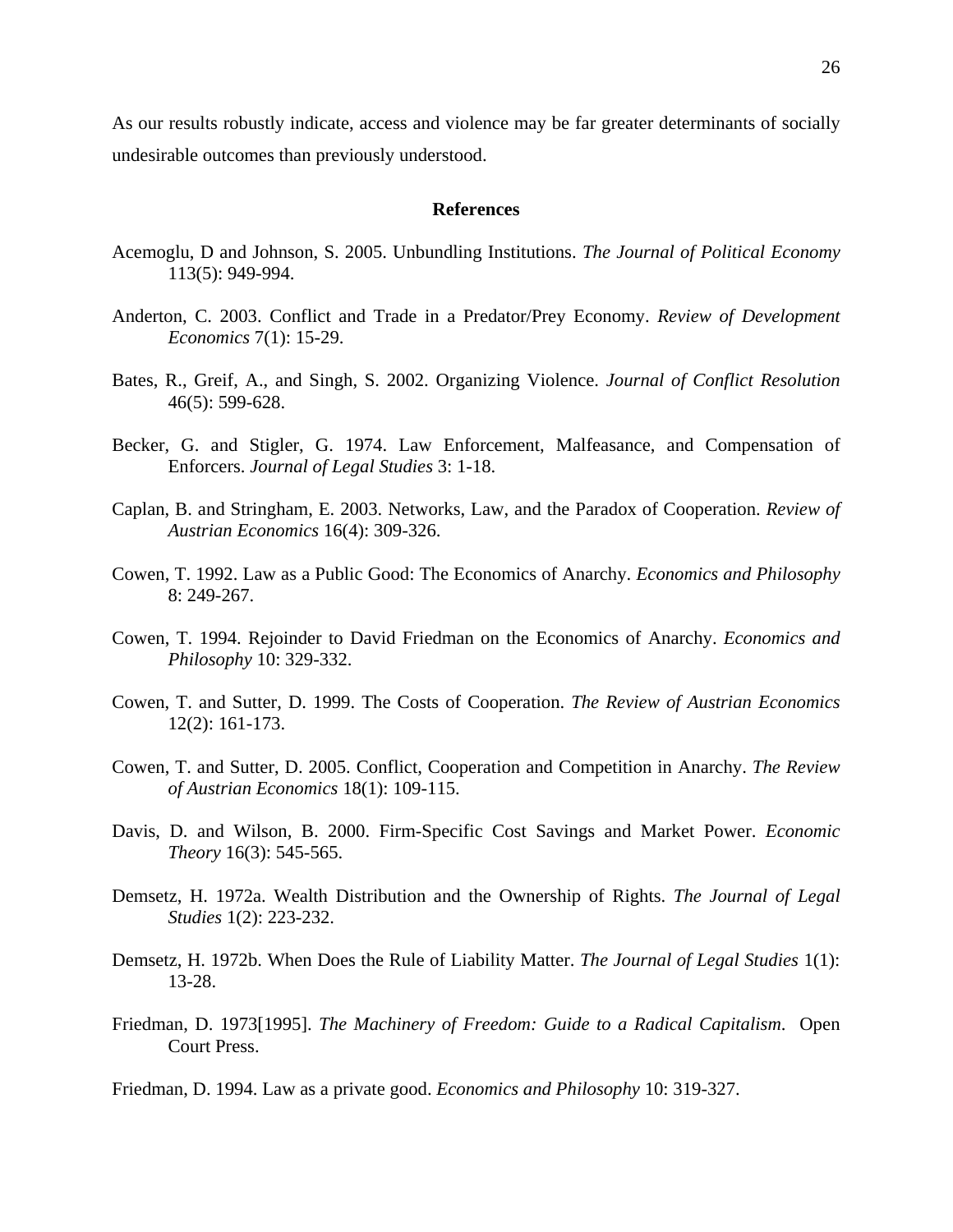- Garfinkel, M. and Skaperdas, S. 2000. Conflict without Misperceptions or Incomplete Information. *Journal of Conflict Resolution* 44(6): 793-807.
- Garfinkel, M. and Skaperdas, S. 2007. Economics of Conflict: An Overview. *Handbook of Defense Economics – Defense in a Globalized World*, 649-709.
- Greif, A. 1989. Reputation and Coalitions in Medieval Trade: Evidence on the Maghribi Traders. *The Journal of Economic History* 49: 857-882.
- Greif, A. 2002. Institutions and Impersonal Exchange: From Communal to Individual Responsibility. *Journal of Institutional and Theoretical Economics* 158(1): 168-204.
- Greif, A., Milgrom, P. and Weingast, R. 1994. Coordination, Commitment, and Enforcement: The Case of the Merchant Guild. *The Journal of Political Economy* 102(4): 745-776.
- Grossman, H. and Kim, M. 1995. Swords or Plowshares? A Theory of the Security of Claims to Property. *The Journal of Political Economy* 103(6): 1275-1288.
- Hoffman, E. and Spitzer, M. 1982. The Coase Theorem: Some Experimental Tests. *Journal of Law and Economics* 25(1): 73-98.
- Landes, W. and Posner, R. 1979. Adjudication as a Private Good. *Journal of Legal Studies* 8: 235-284.
- North, D., Wallis, J. and Weingast, B. 2009. *Violence and Social Orders: A Conceptual Framework for Interpreting Recorded Human History.* Cambridge University Press.
- Nozick, R. 1974. *Anarchy, State and Utopia*. Basic Books, New York, NY.
- Powell, B. and Wilson, B. 2008. An Experimental Investigation of Hobbesian Jungles." *Journal of Economic Behavior and Organization* 66(3-4), 669-686.
- Rajan, R. 2004. Assume Anarchy. *Finance & Development*, September: 56-57.
- Skarbek, D. 2011. Governance and Prison Gangs. *American Political Science Review*, forthcoming.
- Smith, A., Skarbek, D. and Wilson, B. 2011. Anarchy, Groups, and Conflict: An Experiment on the Emergence of Protective Associations. *Social Choice and Welfare*, forthcoming.
- Stigler, G. 1964. A Theory of Oligopoly. *The Journal of Political Economy* 72(1): 44-61.
- Wilson, B., Jaworski, T., Schurter, K., and Smyth, A. 2013. The Ecological and Civil Mainsprings of Property: An Experimental Economic History of Whalers' Rules of Capture. *Journal of Law, Economics, and Organization*, forthcoming.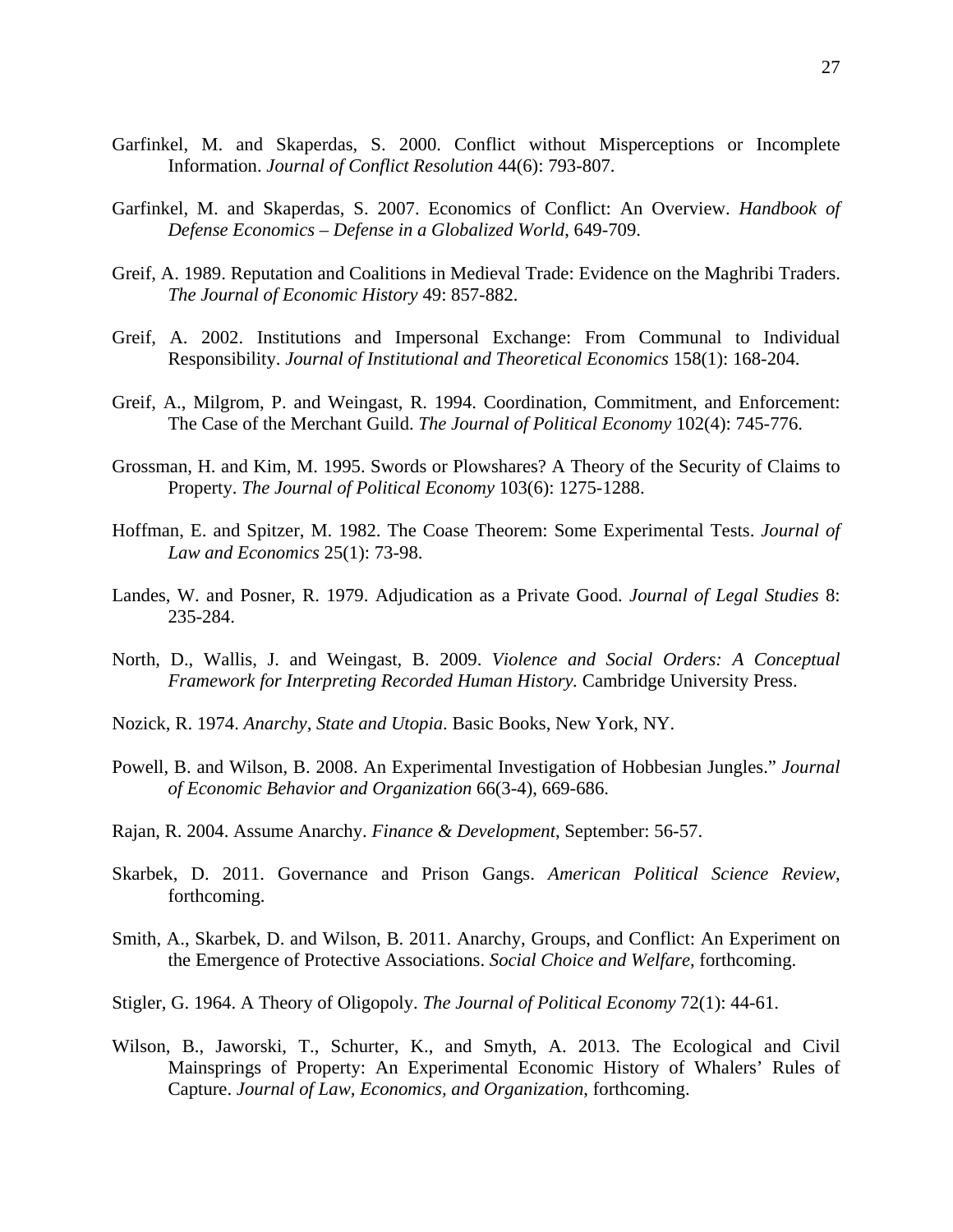# Appendix (Phase II Instructions)

<Page 1: Castle >

This is an experiment in the economics of decision-making. The instructions are simple, and if you understand them, you may earn a considerable amount of money that will be paid to you in CASH at the end of the experiment. Your earnings will be determined partly by your decisions and partly by the decisions of others. If you have questions at any time while reading the instructions, please raise your hand and a lab monitor will assist you.

In this experiment you have earned the right to be *Castle*  $\{A, B, C, \text{ or } D\}$ . In order to earn money, you must invest 2 cents in a person every 5 seconds. Once you invest money in a person, Persons 1-8 can then produce 10 cents every 5 seconds.

To bring people to your castle, you can capture a person by right clicking on a person and then

clicking the  $\bullet$  ic

con. Do this now.

<Page 2: Castle> For every person by your castle, you can *invest* in a person by right clicking on the person and

then checking the box next to the  $\bullet$  icon. Do this now.

You can also appropriate a portion of money that a person produces. To set this amount, right

click on the person, move the s lider, and th hen click the now. You will notice as you appropriate money from people, some of what the person produces is lost as waste.  $e \quad \text{ion to set your choice.}$  Do this

You can free a person by your castle by right clicking on the person and then clicking on the

icon. You will be automatically investing in the person when you free him or her. Do this now. A person can choose to voluntarily split the amount of money he or she produces without waste, but the person must be free in order to do so.

If a person is free they can be captured again by right clicking on the person and pressing the

icon. Do this now. You can also choose *not* to invest in a person by unchecking the investing box when they are captured.

You can kick a person out of your castle by right clicking on the person and then clicking on the

icon. Do this now.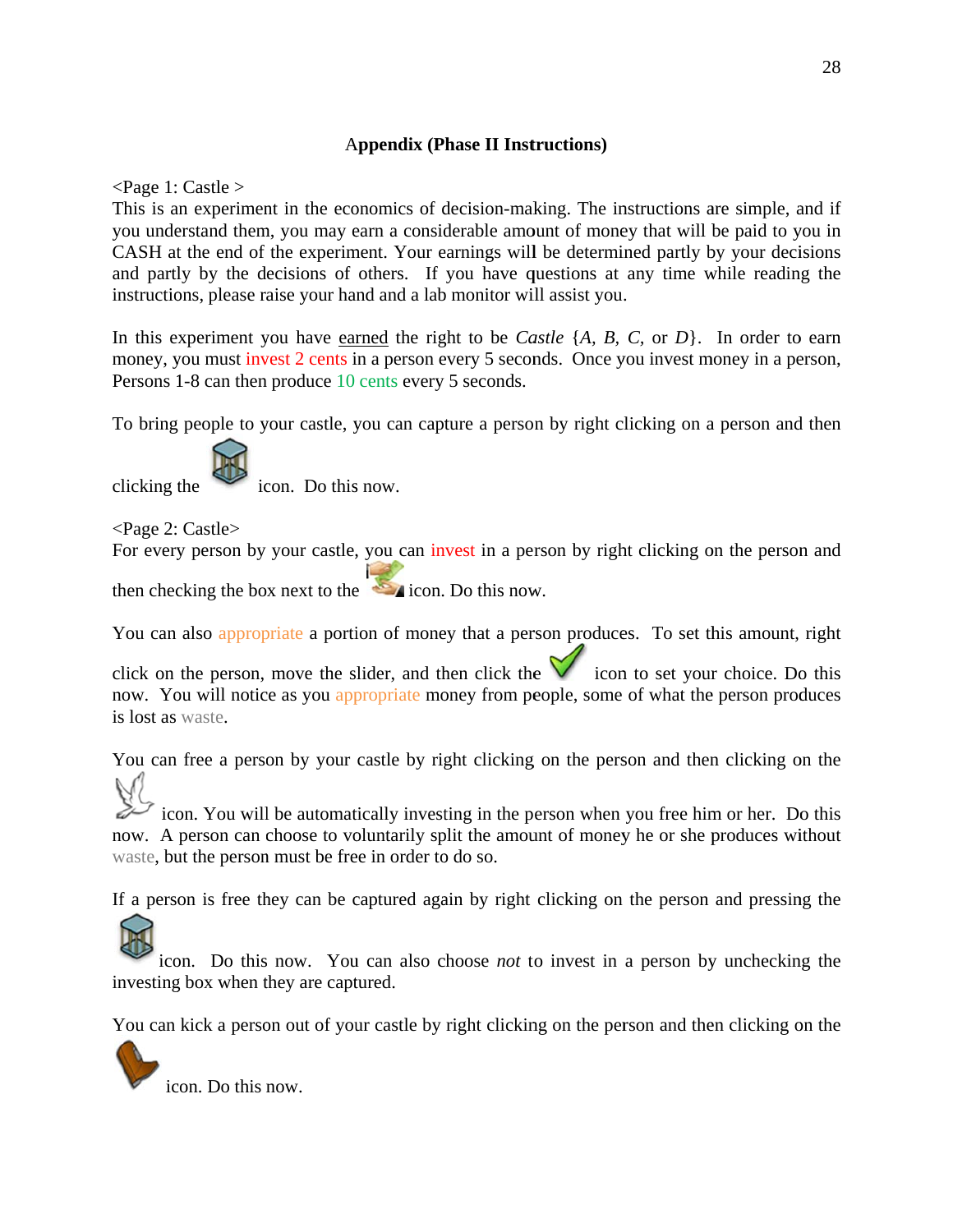Lastly, people can also voluntarily move themselves to your castle. If they voluntarily move to your castle, you will be automatically investing them as long as they are not captured.

<Page 3: Castle>

You can attempt to free people from other castles by firing a cannon ball. To do this, right click

on another castle and then click the  $\bullet$  i icon. Do this now. Each cannon ball costs 24 cents,

which is deducted from your earnings when you click the  $\bullet$  i 24 cents in your earnings to fire a cannon ball. con. You must have at least

A castle can fire, at most, one cannon ball every 5 seconds. When a castle is struck by a cannon ball it will be stunned for 5 seconds, preventing it from taking any actions.

To protect yourself against a cannon ball attack, you can shield your castle and the people in it

by right clicking on your castle and clicking the ic deducted from your earnings every 5 seconds. con. While your shield is on, 2 cents are

When you fire a cannon ball at an unprotected castle, each person in that castle has an independent 100% chance of being freed. When you fire a cannon ball at a protected castle, each person in that castle only has an independent 50% chance of being freed.

<Page 4 : Castle and Person>

You may chat with anyone in the experiment using the "Group Chat" frame at the top center of

the screen. To send messages, type in the line next to the icon. Your text will appear in the textbox above and will be visible to everyone. You can also engage in bilateral conversations with any other person or castle in the experiment by clicking on the Chat button in the "Individual Chat" frame at the bottom center of the screen.

You are free to discuss all aspects of the experiment, with the following exceptions: you may not reveal your name, discuss side payments outside of the experiment, make threats, or engage in inappropriate language (including such shorthand as 'WTF'). If you do, you will be excused and you will forfeit your earnings.

Chatting will be disabled until the instruction phase is over.

# <Page 5 : Castle and Person>

A summary of your earnings in the "Summary" frame at the bottom right corner of your screen. Your earnings will be paid to you privately at the end of the experiment. You will *not* be told how long the experiment will last.

As a reminder, some participants have earned the right to be a *castle*. A *castle* must invest money in a person in order to earn money either by (a) unilaterally appropriating money from a person or by (b) a person voluntarily sending money to the *castle*.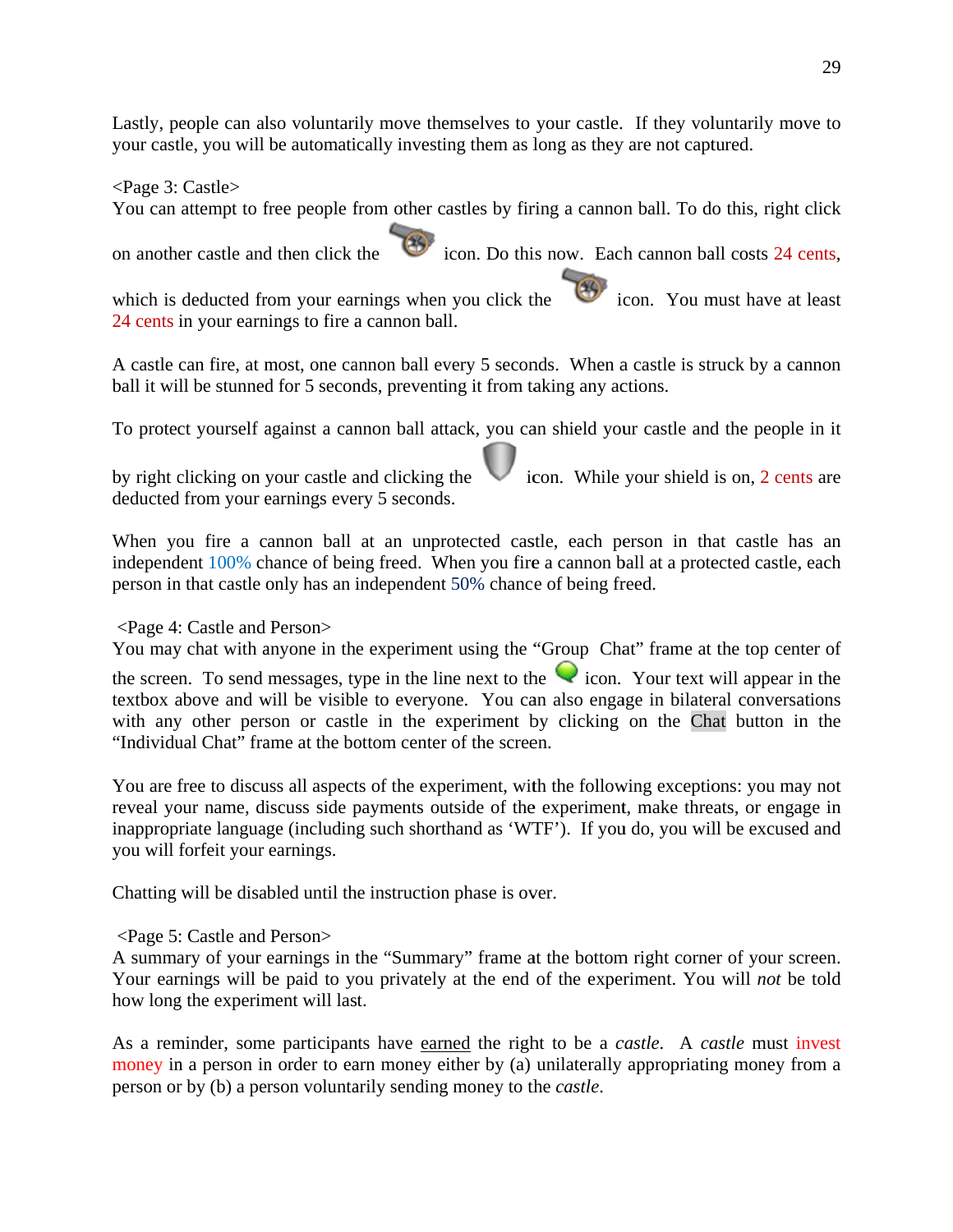This is the end of the instructions. If you have any questions please raise your hand and a monitor will come by to answer them. If you are finished with the instructions please press **Start**. The experiment will begin once everyone has clicked on the **Start** button. The instructions will remain on your screen until the experiment begins.

# <Page 1: Person >

This is an experiment in the economics of decision-making. The instructions are simple, and if you understand them, you may earn a considerable amount of money that will be paid to you in CASH at the end of the experiment. Your earnings will be determined partly by your decisions and partly by the decisions of others. If you have questions at any time while reading the instructions, please raise your hand and a lab monitor will assist you.

In this experiment you are Person  $\{1, 2, ...,$  or 8 $\}$ . In order to earn money, a *castle* must invest 2 cents in a person every 5 seconds. Once a *castle* invests money in a person, Persons 1-8 can then produce 10 cents every 5 seconds.

A *castle* can capture a person by clicking on a person and pulling them to the castle. For every person by a castle, the castle can appropriate a portion of money that a person produces. As a castle appropriates money from people, some of what a person produces is lost as waste. The



icon indicates from which people a castle can currently appropriate money. A castle can also choose *not* to invest in a captured person.

<Page 2: Person >

A *castle* can also free a person. The come indicates which people are free. A *castle* will automatically invest in a free person. A free person next to a castle can choose to voluntarily split the amount of money he or she produces without waste. To do this, right click on your

person icon, move the slider, and then click t the  $\Box$  icon to set your choice. Do this now.

A free person is also able to leave a castle. To do this, right click on your person icon, and then

click the  $\bullet$  icon. Do this now.

Lastly, free people can also voluntarily move themselves to a castle. To do this, right click on a

castle and then click the  $\Box$  icon. Do this now.

<Page 3: Person >

A castle can attempt to free people from other castles by firing a cannon ball. Each cannon ball costs 24 cents, which is deducted from the castle's earnings.